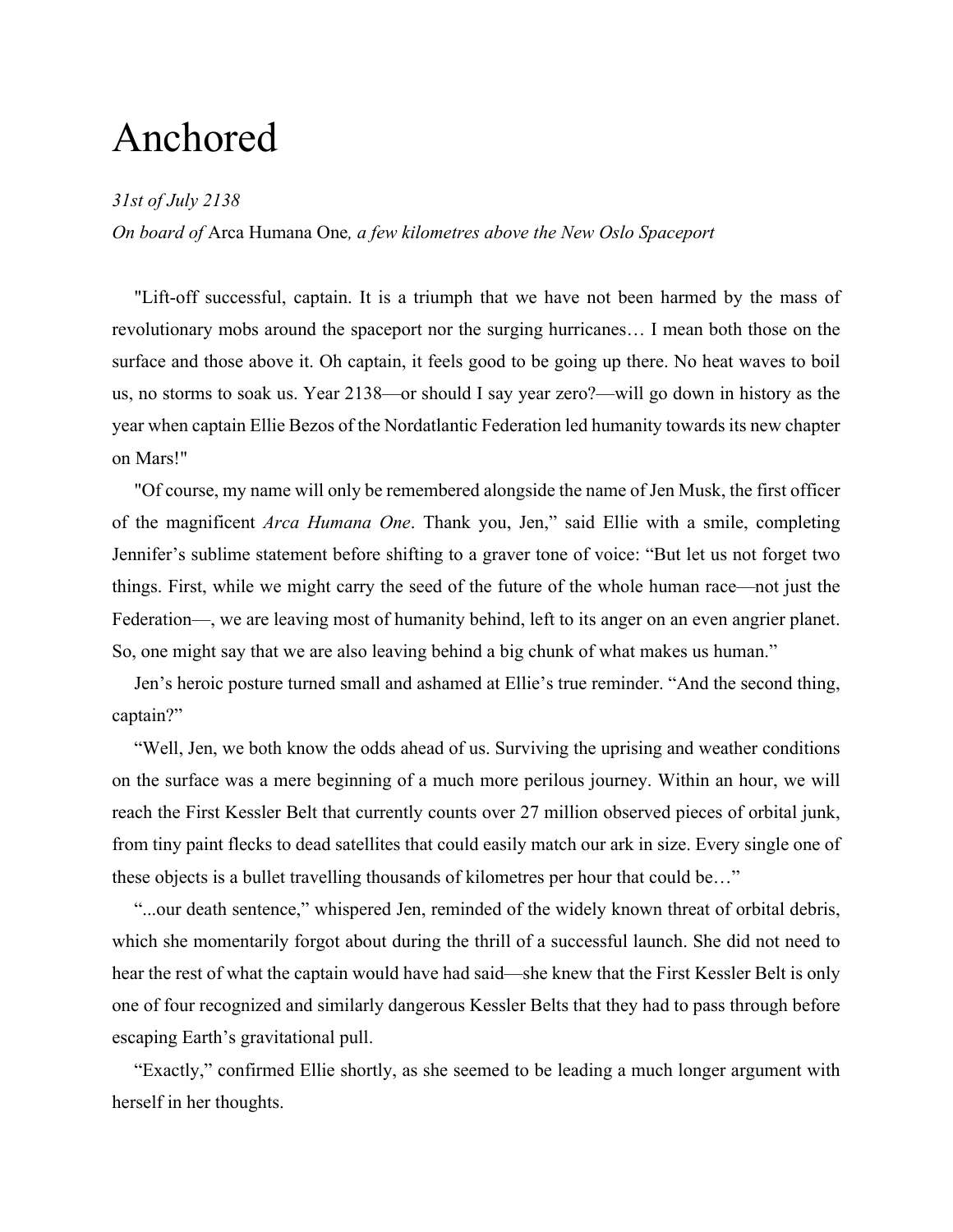Few minutes of silence had passed, with both women gazing at the sight of a curving Earth. The blue planet seemingly spun behind the circular window that stretched over 500 metres in diameter around the tip of *Arca Humana One*, which rotated to provide the crew with an artificial sense of gravity thanks to the centrifugal forces.

Ellie was playing unaware with a circular pendant hanging down her chest on a plastic string as she considered what's at stake. The pendant was no cosmetic jewel but the apex of genetic engineering, as the unobtrusive object contained roughly a hundred frozen distinct gametes of both sexes, pre-paired for most lucrative genetic matches. As a courtesy of the company, all of them carried Ellie's strongest traits and features. They did this for all the highest-ranking officers on *Arca*, to provide them with a living legacy once they're settled on the red planet. All they would need was to connect the pendants to the womb droids, alongside the thousands of impersonalized, generic gamete capsules carried on *Arca*. Together with the couple hundred passengers currently in cryosleep—composed mainly of crumbling old trillionaires—there were simply too many lives to carry on one's shoulders, even the shoulders of Ellie Bezos, the youngest captain ever to have flown a hundred space missions.

"God bless us," said Jen with a shaking voice as she watched her gigantic blue home get further away both in distance and in time.

Ellie gave Jen a surprised look, almost like a mother would give her child that did something unexpectedly noble. Using the word *God* in such an expression was something known only from books and records made generally before the 21st century.

Indeed, most religious practices disappeared in mainstream society around the fifties. Only the marginalized low-income communities continued to foster supernatural beliefs in the face of rising seas and lethal weather extremes—but neither Ellie nor Jen had ever been in any contact with those peoples, as the divide between the rich and poor had grown wider than ever by the time of Ellie's birth 28 years ago. The world that she grew up in wished more luck to a spider trying to jump over the Grand Canyon than to a poor person trying to bridge the economic inequality and enter the superficially prosperous societies of the privileged few.

The captain pondered that for a moment, as the look on Earth from above gave her a new perspective. Such an enormous, beautiful world, she thought. Everyone could live a satisfactory life there, if only the ruling powers allowed it. But those possibilities were lost long ago, and soon, even the bubble of the rich will burst, leaving all the 14 billion people on Earth to war and despair.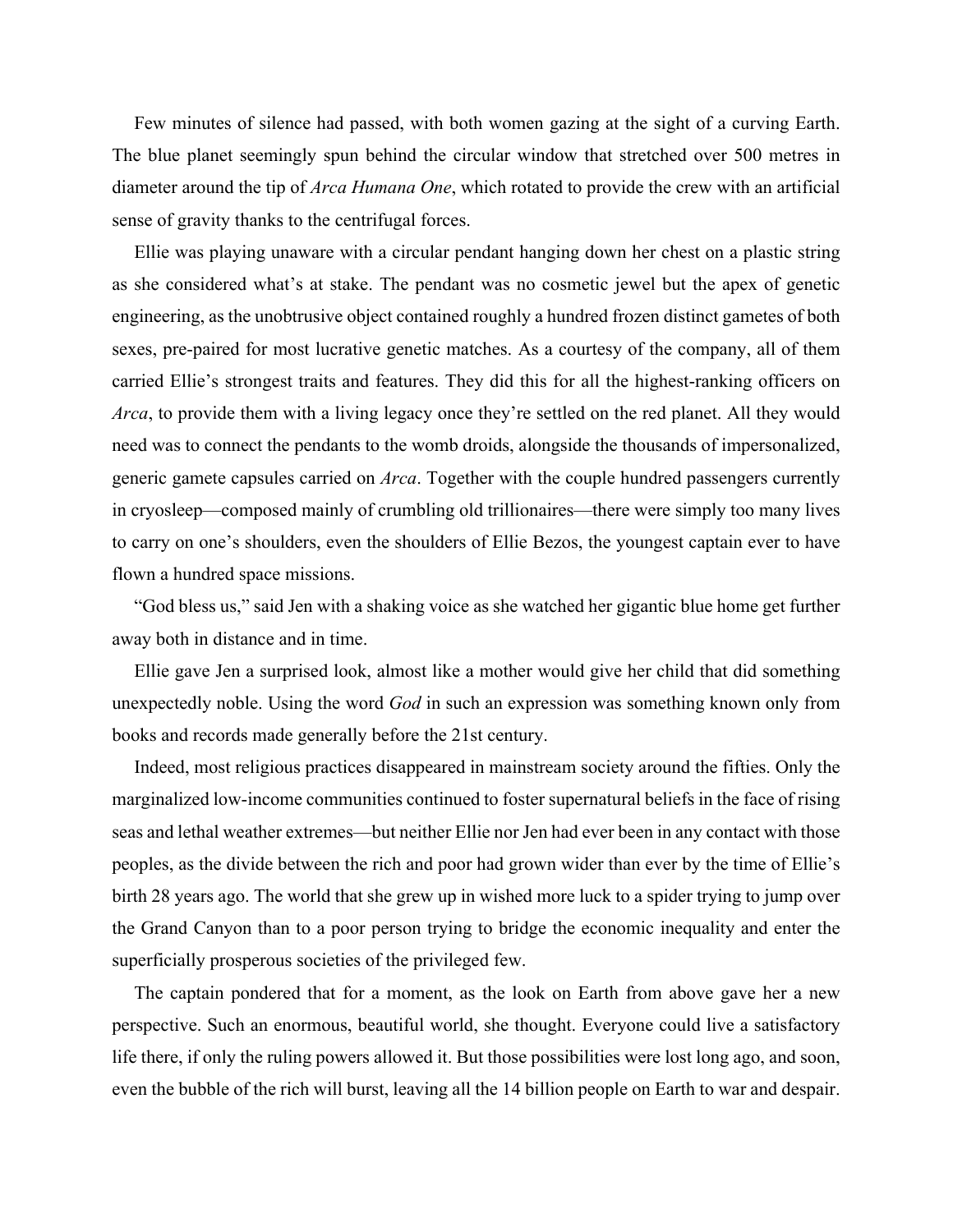Ellie spoke to Jen, still watching the sights below as the distinct shapes of Africa slowly emerged from the horizon: "So many lives doomed. People there in that great desert probably still speak to the gods, but with hatred and fear, I suppose, given what the conditions on that continent have been for the past century. Our ancestors, on the other hand, believed that they had reached divinity, and behaved like gods, accelerating all the damage that came after, although I doubt, they fully knew."

Jen carefully considered Ellie's thoughts and nodded in agreement, regathering calmness as the threats ahead drifted away from her conscious mind. She noticed tiny stretches of green clusters at the centre of the massive continent of yellow and beige and wondered whether those could be the ancient forests she learned about from children's holo-books… nonsense, she concluded: We burnt down all the African forests long ago… Maybe these were the failed artificial lakes built in the 2080s by the Meta corporation, overflowing with aggressive green algae.

Ellie brought Jen back to the conversation: "But us… Some would say that we are becoming gods, I mean here on *Arca Humana One*. We'll soon hopefully create a new world and if any creatures await us there, they wouldn't hesitate a second to start bringing us sacrifices and organising rituals in our names. Yes, in a sense, we're gods, Jen. Leaving Earth, just like all the other gods have done long ago. So may we bless ourselves."

Reminded of the weight of responsibility, no gods to turn to, Jen left the bridge and the nostalgia-heavy display behind the window.

#### \*\*\*

She made her way to the safety officers' observatory, where enormous holographic screens flickered with thousands of tracked objects.

"Is that Kessler One, officer?" Jen asked the nearest observer, before realising that she had awkwardly flirted with the man at the spaceport bar a week earlier.

"That is correct, first officer. Right now, we're live tracking around 515 000 pieces in the First Kessler Belt that are within a concerning radius of *Arca*," he replied, turning in his chair towards Jen, not giving away any signs of recalling their recent interactions.

Jen pointed at a cluster of objects on the screen marked with a red colour: "Do these present danger to our mission?"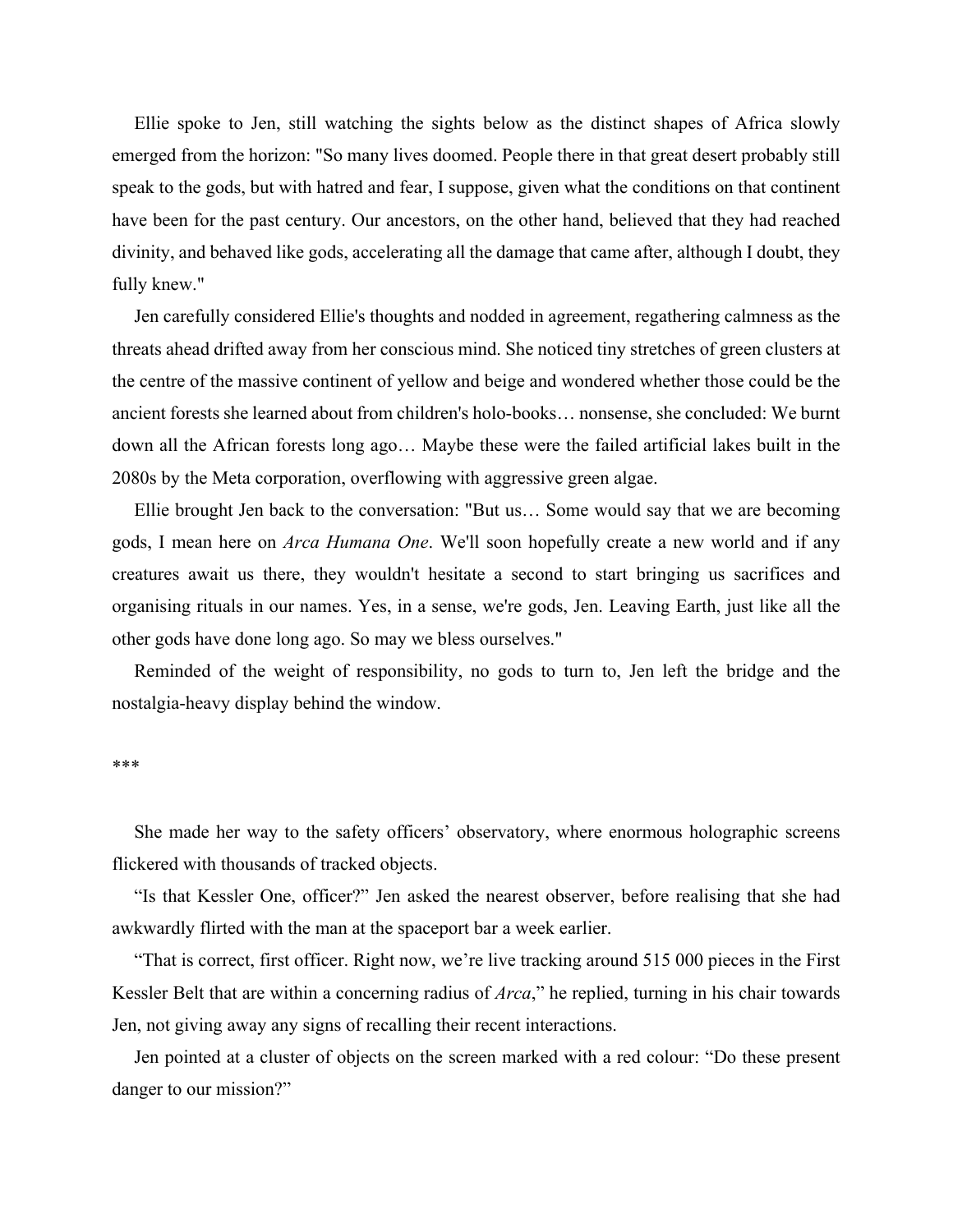"No, first officer, nothing to worry about right now. The debris pieces marked with red are those whose orbital decay is at its end, leaving LEO, the Low Earth Orbit, as gravity pulls them down into the atmosphere, where they usually burn down. None of those you see have trajectories endangering our mission. But we already calculated that a month ago."

"A month ago?" asked Jen abruptly, not really convinced by the man's calmness. "But what about collisional cascading? Any number of collisions could have happened since, creating thousands of new pieces of junk, each of which has a decent chance of causing a collision of its own! Their trajectories could not have been accounted for when you did your calculations!"

The man did not seem taken off guard by Jen's points as additional confidence changed his body language: "Well… luckily, the vast majority of the debris you find in LEO comes from satellites launched after the 2055 Earth Space Administration's Resolution on Space Debris Mitigation. In short, they are all designed in a way that minimises the number of pieces after collision. And the most dangerous pieces of the old satellites have been cleaned up during the tether net crusades of the 2070s, remember?"

Jen considered what the officer said while deciding whether he had just tried to mansplain primary school space-ed curriculums to the respected first officer she was. She let go of these thoughts, to focus on the matter at hand.

He must have guessed her thoughts as he suddenly switched the tone: "First officer, we are not in any danger right now. The probability of our calculations being off after just one month is extremely low." He thought for a moment. "At least here in LEO."

"Ok. Thank you, officer."

#### \*\*\*

Jen left the safety hub room and immediately pressed the button on her wristband, turning on the holographic tablet that kept a steadily calibrated position in front of her as she continued her walk through the hallway.

Using her neuralink, she commanded the tablet to bring up the list of safety officers. Scrolling down, she immediately recognized the face of the man she just spoke with. His profile detail revealed the name Jen could not recall before: Wangazi Li-Amaechi. Born in 2112 in New Lagos, the former floating capital of the Mao-African People's Union—which later became the first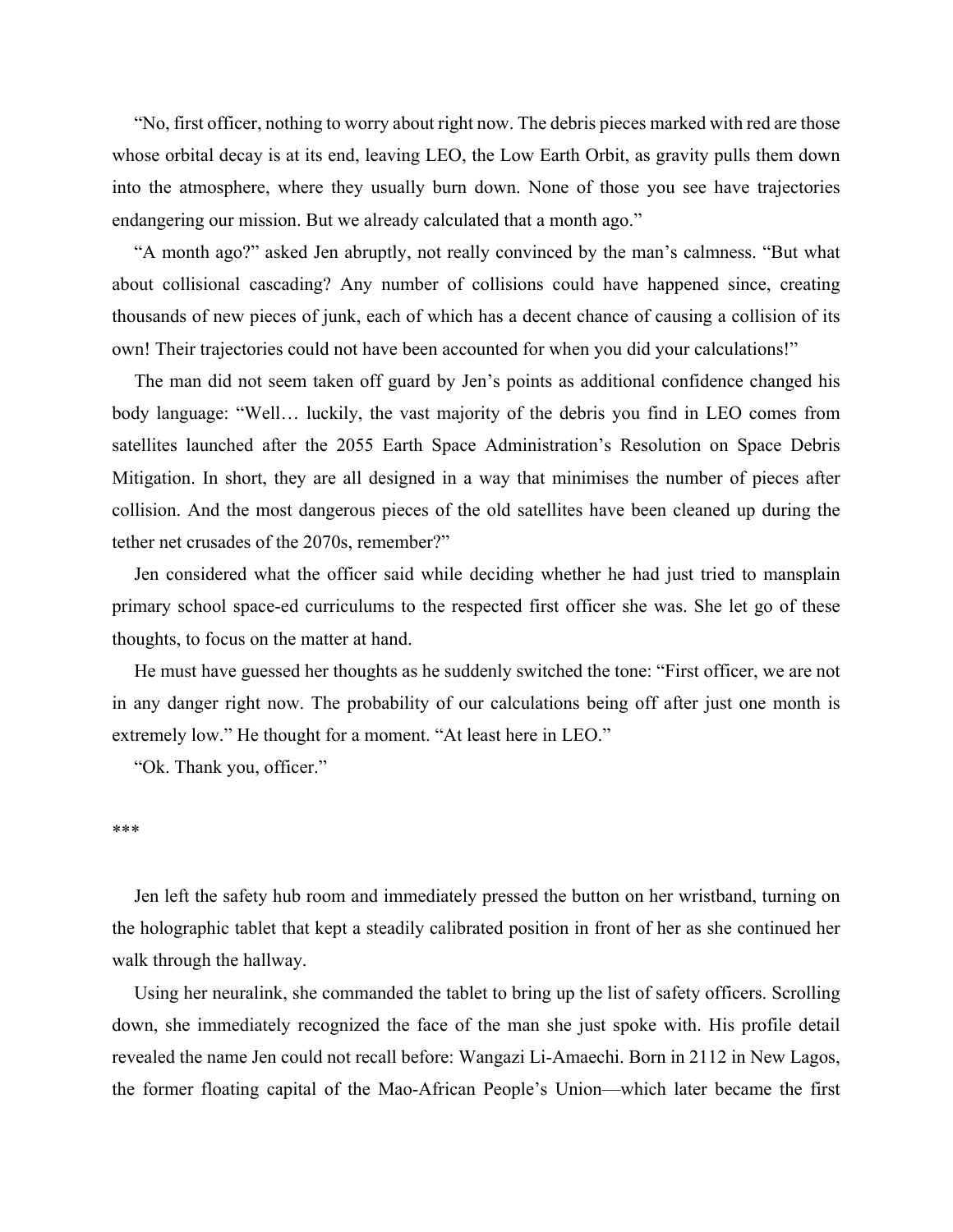independent seafaring communist city state, after the Third Climate Civil War broke in the Union in 2120—, he and his family were amongst the lucky—or rather rich enough—people that managed to flee to the Federation. Like many people in the Union, he had both Chinese and Nigerian ancestors, explaining his hybrid name. The AI in Jen's neuralink noticed her thoughts and gave her a breakdown: 'Wangazi', made of Chinese 'Wang', meaning hope, and Nigerian 'Azi', meaning youth.

Jen bitterly chuckled about the fact that a child born in an obviously dying and doomed world was given a name meaning 'hope-youth'. His parents must have been quite naively optimistic! But then again, so is she, most of the time. And maybe Wangazi's parents knew that he would grow up to be a crewmember of a humanity-saving arc—after all, the Nigerian part of his surname, 'Amaechi', meant 'who knows tomorrow', as explained by the AI again.

Having learned more about Wangazi's past now, Jen could not help but blush a little. Not out of attraction, she thought; rather out of admiration, for how he managed to build himself up from an enemy immigrant into a respected officer and a scientist. She, on the other hand, had most of her success catered on a silver plate, coming from the House of Musk, an oligarch family dominating the federational business sphere for over a century; she earned her role of the first officer with hard work, but she doubted whether that hard work would have taken place if it wasn't for her privilege.

On her way back to the bridge, Jen witnessed through the transparent corridor walls how busy were the docks below. It seemed that at least two hundred pilots were running around in a satisfyingly organised manner; it looked to Jen like a very sophisticated anthill. Ships of various sizes were constantly entering and leaving the docks. It almost resembled scenes from old sci-fi movies that Jen's parents made her watch when she was young. But these pilots below her were not flying off to fight aliens nor to wage any cinematic space battles. They went against a much more menacing and a completely silent enemy: pieces of orbital debris able to kill anything that comes their way, in cold blood, with no motivations, no need to rest, no possibility of negotiations.

In fact, all the ships on board of *Arca Humana One* carried various types of active debris removal technologies: most of them were either based on lasers, ion-beams or tether harpoons. Some of them also utilised huge sails. And a few of those more experimental were equipped with chemical technology that removed debris using an expanding foam or micron dust—Jen was most curious about those.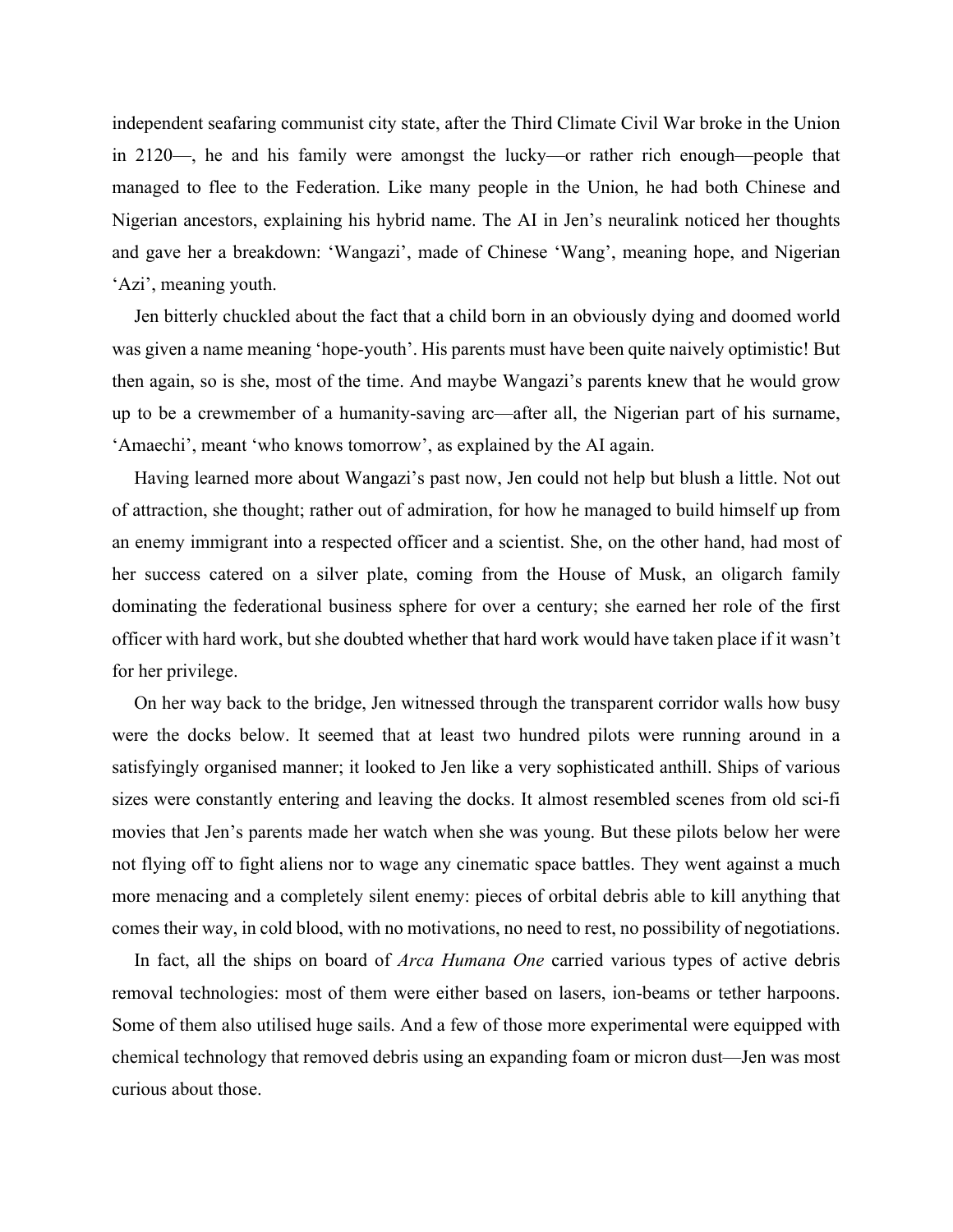As she walked, she tracked a pilot in the distance getting out of the cockpit of a larger ship that, she presumed, just finished a successful debris removal mission. On its side there was an inscription reading *Icarus 38* and below it the same name written with Chinese characters. The pilot walked to the side of the hangar and hopped onto a bunk bed that had been made vacant literally seconds before by another pilot, who rushed over to *Icarus 7*.

She reminisced about the time when she used to fly ships similar to the *Icarus* class back at the academy. She thought she would probably still be able to fly these small ships, even though the past few years her experience centred exclusively around huge vessels like *Arca*.

The rush in the hangar must mean one thing, Jen thought: we are entering the Second Kessler Belt. It did not present a reason for panic over at the officers' bridge; nevertheless, this debris belt, spanning the lower altitudes of the Medium Earth Orbit (MEO), was a step up from the first in terms of its challenges. Ever since people stopped sending satellites into the overcrowded LEO after it had been deemed too dangerous in the 2080s, MEO became the next point of interest for the worlds' powers, offering more than 20 times the altitude range of LEO. Here, due to the weakening gravitational pull of Earth, orbital decays of defunct objects were much longer nothing was close to being incinerated by the atmosphere. Similarly, the area—or rather, space to keep track of grew exponentially. Hence, mere calculations of known debris' trajectories were alone an insufficient prevention measure and had to be complemented by a fleet of the *Icarus* class ships, which surveilled *Arca* like guards would guard crown jewels, for which the pilots were often called *beefeaters*—a term popular in the media but not used by officials like Jen or Ellie.

#### \*\*\*

Ellie, in the meantime, continued to oversee everything from the bridge. Jen joined her there just as Ellie had been watching a group of *Icaruses* dancing in the view, with a shrinking blue planet giving them a contrasting background.

"Is that the IST?" asked Jen, pointing at a blinking object far below the *Icarus* fleet. She referred to none other than the International Space Town, an orbiting habitat holding a population of roughly 13,000 people, born out of the seed that once constituted the International Space Station.

"Oh, yes, you've got a good eye, Jen. You have gone up twice, right?" Ellie herself had lived in the IST for three years of her life, doing her integrated degree and training at the *IST Academy*.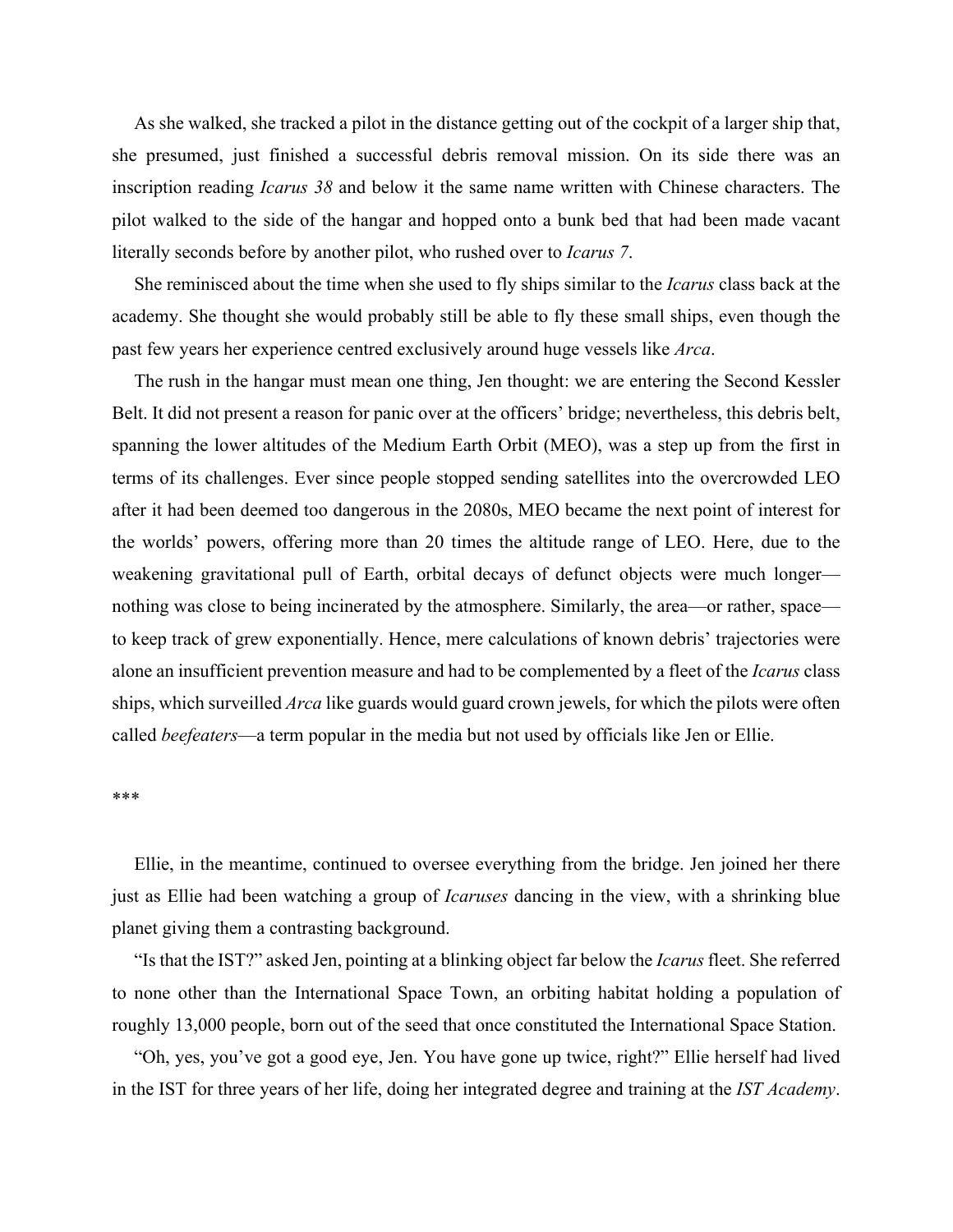Considering the years in orbit the best time of her life, for her it wasn't the most difficult to bid Earth goodbye.

"Three times, captain," Jen corrected, elaborating after a brief reflection: "But the third time was very brief, I had been evacuated back to the surface just after two weeks!"

"The Silent Cascade?"

"Yes, yes… There was no rational reason to send me down, the IST was thousands of kilometres below the impacted orbits. If my family name was different, I would've been able to stay. But the IST mayor insisted: 'Musk must be escorted to safety,' or rather my father insisted, using the mayor as a puppet. But my father didn't care about the safety of others. He knew very well that the blood of all those people lost in the Silent Cascade was partially on his hands. And I still think that he mainly wanted me to be back home so that I'd help him with the press. Oh, the press was terrible. It was truly a tragic time."

"I am sorry, Jen. I share your anger. Not just your father, but all the other bosses of the space corporate circle were so reckless." Ellie remembered that even as a kid she had been seeing the numerous corruption reports in the news about corporate chiefs secretly ignoring all the orbital debris mitigation measures. How stupid! she thought: after all, those mitigation practices have been advocated for since the 20th century.

People have known for a hundred years that orbital debris would get out of hand. But just as with the Great Climate Collapse, people simply chose to ignore scientific facts. More and more satellites and other spacetech continued to be sent up into orbit that did not comply with the safe destruction structural standards that would have prevented them from breaking down into an uncontrollable number of pieces in the possible event of impact. Nor did they comply with the traditional 25-year rule, having no afterlife deorbiting mechanisms installed that would keep them from stacking up in orbit for decades. On paper, every satellite got all the stamps needed. But the reality was different: that small extra price was just too much to pay for precaution of such a lowprobability threat like collisional cascading. But the seemingly vast space of MEO was overestimated and the worst thing happened:

Back in 2121—when Jen was 16 years old and starting her third term at the IST Secondary school—HOLOFLY, a huge satellite skeleton providing Earth with worldwide holo-TV, collided with one of the old, debunked GPS satellites, creating at least 50 thousand pieces of debris. One of the fragments then crashed into the orbiting coffins of yet another obsolete navigational satellite,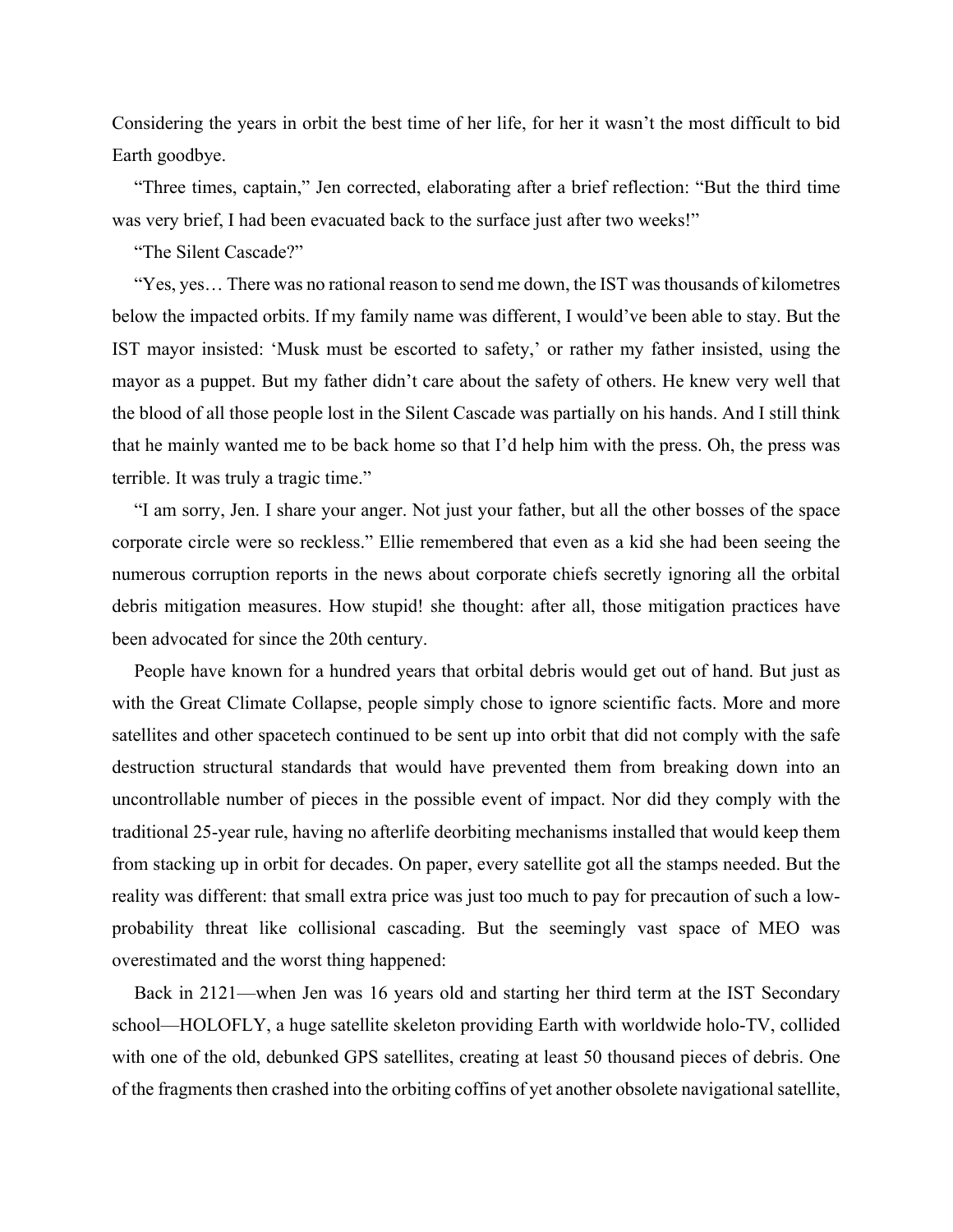GLONASS, which in its days guided cars in then-Russia (a vast region now completely dead and barren due to lethal permafrost virus epidemics and the radiation from the consequent mismanagement of nuclear weapons). With each collision, other pieces had found their way towards some of the remaining old navigational satellites in the area, like Europe's GALILEO or China's BEIDOU. Within just 3 months of such exponential chain reactions, 90 million pieces of debris were estimated to soundlessly seize control over the impacted orbital altitudes. Billions of credits worth of services on Earth stopped working as a result. The Silent Cascade then became the first event to gain more global media attention than the Great Climate Collapse, albeit just for a couple of weeks.

Now, 17 years later, both Ellie and Jen were feeling uneasy as they knew that they were getting closer to the debris belt that formed after the Silent Cascade—of which debris object-count estimate now typically fashioned 14 to 16 digits.

"So, when are we diving into my Sea, captain?" The voice that suddenly spoke from behind the two women—who silently watched the IST lights disappear—belonged to a man closely tied to the tragedy of 2121. It was the crisp voice of Dr Abad-Abalos, a controversial but globally known orbitologist whose career was built on studying the consequences of the Silent Cascade and the interactions within the Third Kessler belt.

"Kessler Three is going to be passed by *Arca* in 27 minutes, doctor." replied Ellie, turning to the old scientist. Jen stood, still looking out of the window, before the captain tapped on her to correct her manners and address their guest with a salute.

Ellie had respect for the research work of Dr Abad-Abalos, however woven with a great disgust for the way he turned it into a bottomless well of fame and profit.

The doctor smiled: "Captain, as of 5 days ago, I have registered a trademark for the name 'Sea of Abad-Abalos' and purchased the exclusive naming rights for the Third Kessler Belt from the Earth Space Administration. No one remembers Kessler anymore anyway. It is time that we honour modern scientists too, don't you think? ...captain?"

"Donald J. Kessler might be dead for a century, but he was the first one to be outspoken of the threat we would face, the threat we *are* facing right now. People remember him very well, doctor. And he reminds us of our shortcomings and foolishness. We could have prevented the Kessler syndrome from ever getting out of hand, but we did not. That is why we have the Kessler Belts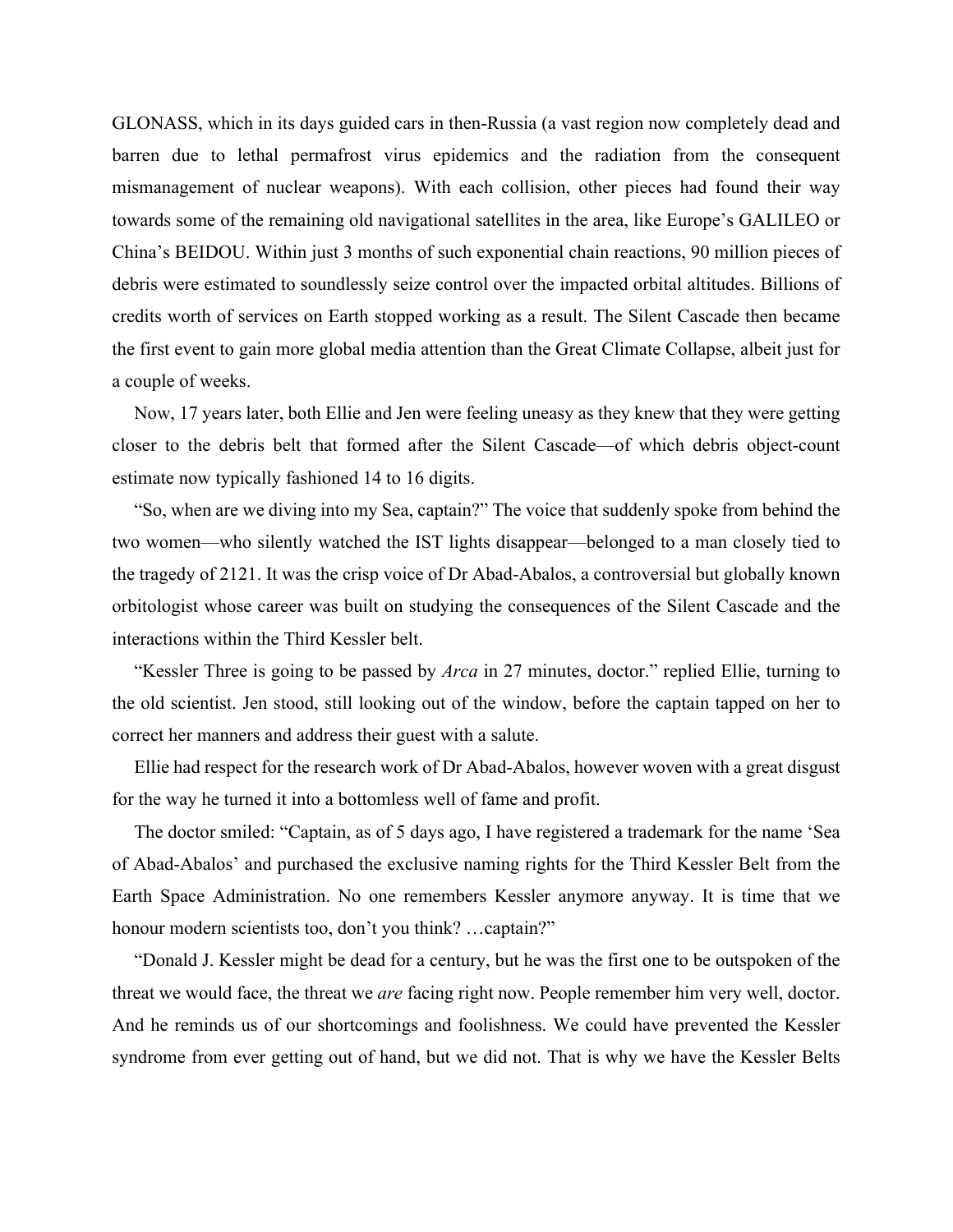now. But of course, you have the right to name it as you wish—whether people will recall it as such is a different question."

Jen slipped into the conversation, sharpening the captain's words: "Doctor, it's interesting, isn't it—in the last couple of decades, there has been an unprecedented amount of progress in the study of mechanics. And yet, look outside: the debris floating for decades, speed constant, no fuel needed, pretty much maintaining a trajectory—that's Newton's first law of motion…in motion. And Newton has been dead for half a millennium, his work both expanded upon and deemed insufficient by quantum mechanics; despite that, Newton's laws are still Newton's laws. Cause why would anyone have the need to rename them, huh?"

"Thank you for reminding me of first grade physics, first officer," responded Abad-Abalos, whose pride seemed only to be shaken a little.

"Besides, doctor, a 'sea' is a bit of an exaggeration, don't you think? Seas are—or at least used to be—full of life, always dynamically moving, booming with energy… Kessler Three—sorry, the Sea of Abad-Abalos—is none of that. It is an orbit full of dead stuff, dust. A cemetery… Maybe… Your second surname, Abalos, means 'sand dunes' in Spanish, doesn't it? Oh yes, that would be more appropriate, doctor! The desert of Abad-Abalos. We could even—"

Ellie broke her off: "That is enough, Jen. Let us focus on what matters and leave this for later."

"Thank you, captain," said the doctor. Then, biting his tongue with temptation while looking at Jen, he added: "She's a feisty one, your first officer. I hope to see her around in our new, cramped habitat."

"This is below your level, doctor, and you know it," replied Ellie without giving away any irritation, subtly stopping Jen's hand from taking a regrettable leap. "Perhaps we should walk over to the observatory and have a look at that sea of yours, shall we?"

All three of them left the bridge for the corridor, officers around continuing their hard work.

\*\*\*

As they walked, Ellie and Dr Abad-Abalos in the front, Jen tailing them infuriated, Ellie quickly went through the notifications on her holo-tablet and presented them to others: "The reports from Earth are not looking good. More than 80% of sub-federal government centres are now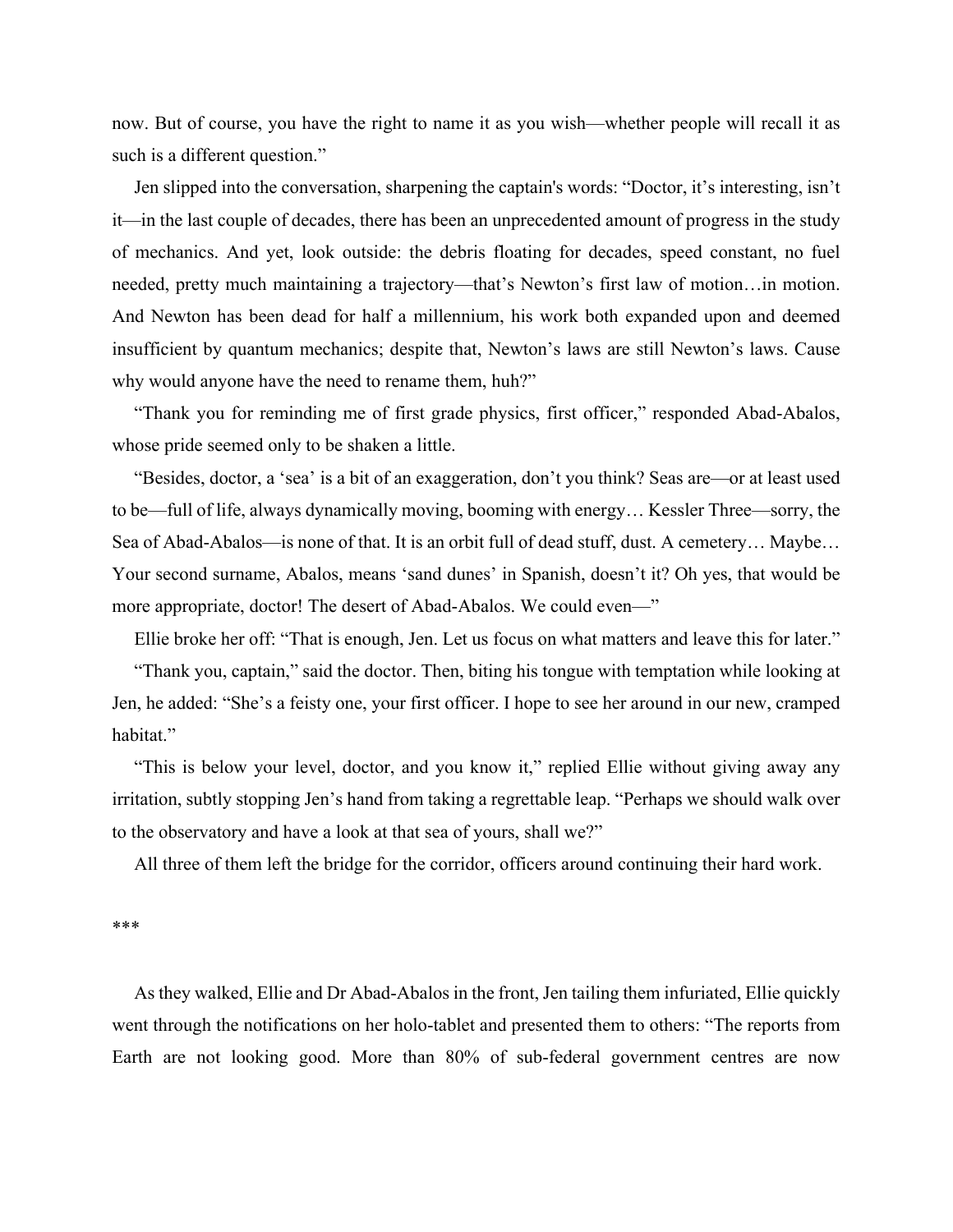overthrown, and similar statistics are true for the M.A.P. Union. Just the ocean-floating cities and city states seem to hold their ground with only minor unrest."

Jen was saddened by the news, however expected they had been. Still, the lingering anger towards Abad-Abalos' arrogance cast a shadow over that grief. Her respect for Ellie was stronger than the fury though, and so she spoke with a pretended respect: "Doctor, if I may ask… Earth will soon be lost. The floating cities might endure for a while, but once the nuclear weapons enter the play, even they will vanish—and now, with us carrying hope to a new planet, the people down there will only be more willing to go nuclear… actually, the abandonment outrage will likely make it even easier for them to pull the trigger. So, why would you go through that trouble of renaming the debris belt? Why do you care so much about your legacy, if there will be no one on Earth to uphold it?"

"First officer, don't you think that our children on Mars will learn about their ancestors' home as well as its cultures, geographies, and beauties? Wouldn't we want them to learn about the mistakes that were made on Earth? To tell them all about the Great Climate Collapse and other environmental catastrophes, the orbital debris crisis included?" pondered Dr Abad-Abalos, too with a softer tone.

"Hmm… It sounds likely that we would want to continue learning from history, however… I think that what we have done to Earth is too big a burden to bear. I think that our children will soon want to forget all about it. They won't be humans as we know them, or at least very soon they won't. I believe that the *homo martius* will lose all interest in being associated with us."

Ellie listened closely to their conversation. "Yes, doctor, I believe that Jen might be right. I mean, it seems to me that learning from history was never the case. We just kept on repeating it, didn't we? This is not just a new chapter, not even a new volume of the story of humanity. We are starting a whole new humanity, with a fresh new story to tell—shaped by a brand new, ruthless world."

Those words set heavy on all three and no one said a word until they finally arrived at the observatory.

\*\*\*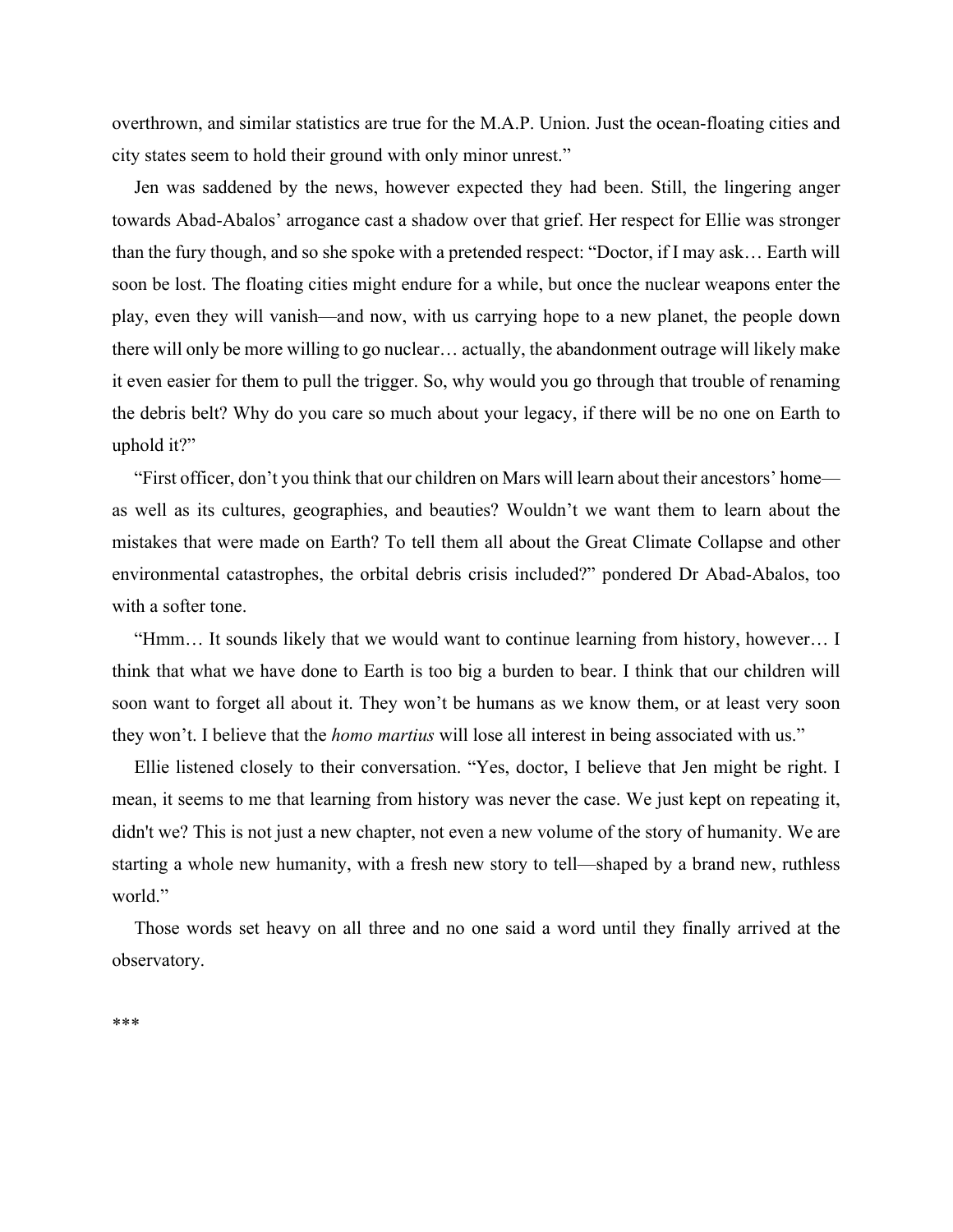Wangazi noticed them arriving and greeted them all—a slight smile on his face when saluting to Jen, who returned the kind salute, addressing Wangazi's by his full name, having proudly learned it after their last encounter.

Wangazi looked back at Ellie: "Captain, you have come at the best time. We will pass through the Sea of Abad-Abalos in less than 5 minutes. So, we should have quite a sight ready."

Abad-Abalos did not hide the satisfaction of hearing Wangazi use the now-correct term. "Officer, can you show us?"

Ellie jumped into it: "Officer, first, I want to hear the hazard report."

"We are confident that we should be able to pass through the belt with little harm, captain. As you know, due to various reasons, the Sea is quite thin. Flying through will take us just a few seconds. That means that we can tackle the debris simply by turning on the thermo-shields on maximum power—that will be more than enough to incinerate the tiny pieces that will get close to *Arca*," said Wangazi before inviting them to follow him to the observation screens.

Jen first noticed the altitude meter at the bottom of the screen with a rapidly growing number starting with 19 thousand kilometres. The scale of Earth's orbits never ceased to amaze her—with the 12-thousand-kilometre diameter of our planet, the orbital space was no skin of an orange, how many people often misinterpreted it; no, Earth was rather like a small pearl at the centre of a huge shell. And the orbital debris belts indeed in a sense formed a shell around it.

She saw a small moving dot on the screen with a vertical trajectory, their *Arca Humana One*. Two strong encircling areas were already crossing the light-dotted trajectory that *Arca* had overcome since its launch—the first two Kessler Belts. The third one—the result of the Silent Cascade and the focus of Dr Abad-Abalos' proud work—was strikingly thinner, looking at the map more like a string than like a belt.

Abad-Abalos correctly guessed Jen's thoughts: "I am working on several theories, first officer. After we analyse the data we collect during our passing of the Sea, we will know for certain. I believe that the debris dust formed after the Silent Cascade had grown so dense, that the individual particles started to attract each other—creating a minor gravitational or an electromagnetic field, most likely both. As the debris got drawn closer together, the debris belt grew even denser, strengthening the field and causing a positive feedback loop. And so now, a couple years later, we have a nice layer of debris dust that sticks together like a blanket. What will happen to it with the tides of time is beyond me though."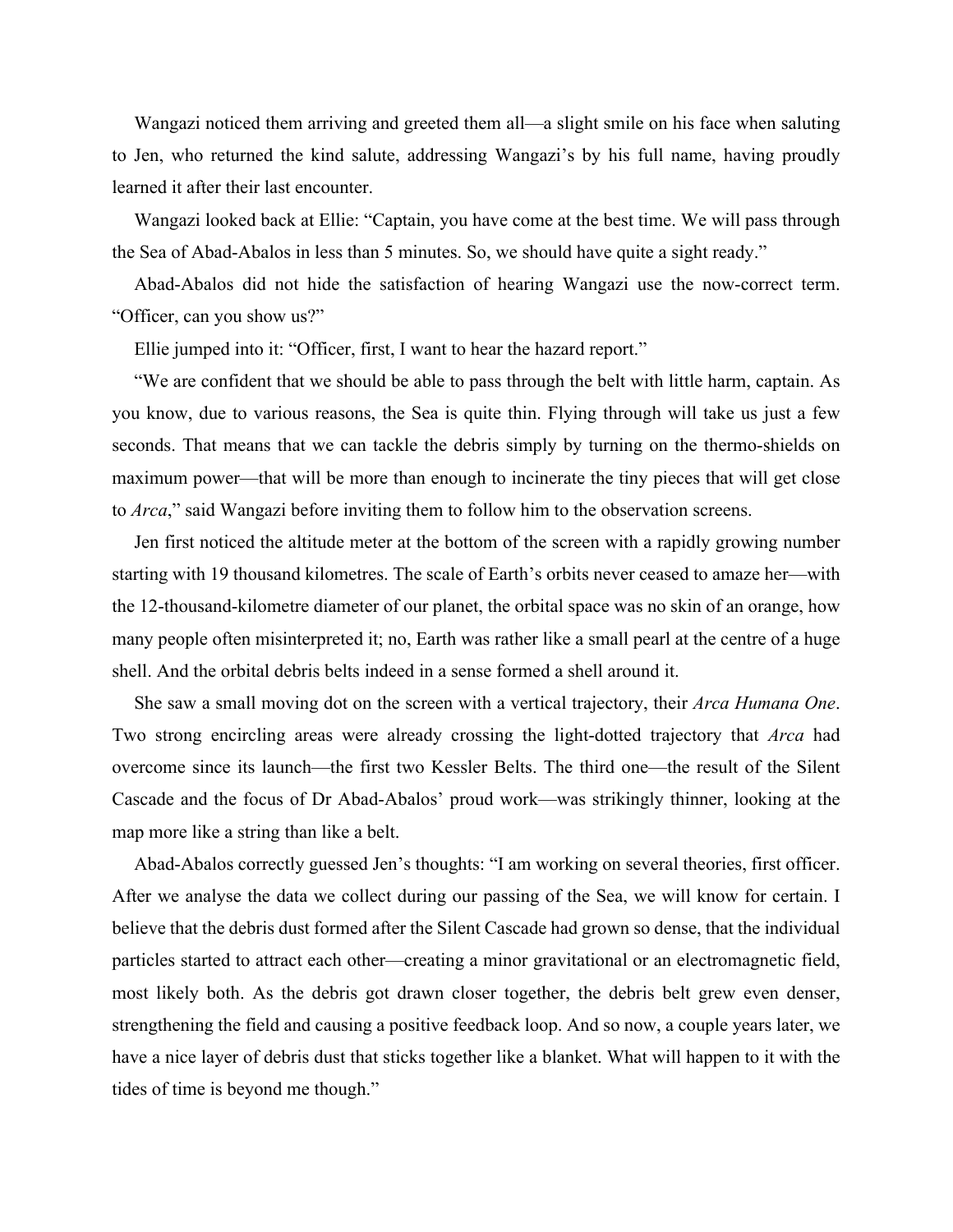"Fascinating," gasped Ellie. Jen too was amazed. Only Wangazi seemed to have known all of that already.

"Officer, please zoom in on our position and change the view to that of *Arca's* sensors," ordered Abad-Abalos.

The screens in front of them were suddenly filled with tiny grains from edge to edge. The larger ones had a tracking number next to them as well as a coloured ribbon that hinted at their possible danger to *Arca's* trajectory—all they could see were green, harmless, just as Wangazi confirmed earlier.

"Thank you, officer," said Abad-Abalos, "and now, would you please turn on the camera view instead? A minor contrast enhancement should be sufficient."

Wangazi did as the doctor asked, and everyone in the room drew an inhale of surprise. On the black background of deep space, there were thousands, perhaps millions of tiny stationary lights. It almost looked like the night sky of a different end of the galaxy, but these lights could not be stars—there were blue lights, purple lights, yellow lights… and all sorts of colours and shades.

"Impossible. Like a beach sparkling in the strong sun of a bright noon…" Jen could not find the right words to describe the beauty in front of her. Then she added: "Or like a desert, doctor. A desert of gems from a fairy tale of old." What she tried to play as a poke to their earlier debate came out as words of poetic awe.

"Let us put this discussion to rest, first officer," replied Abad-Abalos with confidence as he nodded to Wangazi: "Can you switch to real-time live projection please?"

With that order, the beauty in front of them started to dance. It was more stunning than anyone had expected—even Abad-Abalos himself had to reach with his hand for support under this spectacle. The glimmering lights they saw on the previous screen burst into movement, running fast across the screen due to their high orbital velocities. And to everyone's surprise, they were waving—a little bit, but waving, nonetheless.

"Goodness…" cheered Abad-Abalos, "and I thought I'd never physically see Van Gogh's Starry Night." The screen really did look like it was taken from the brush of the famous Dutch painter.

Both Jen and Ellie knew now what drove the doctor to call this a 'sea'. Even if just by running computer simulations, Abad-Abalos must have made several assumptions: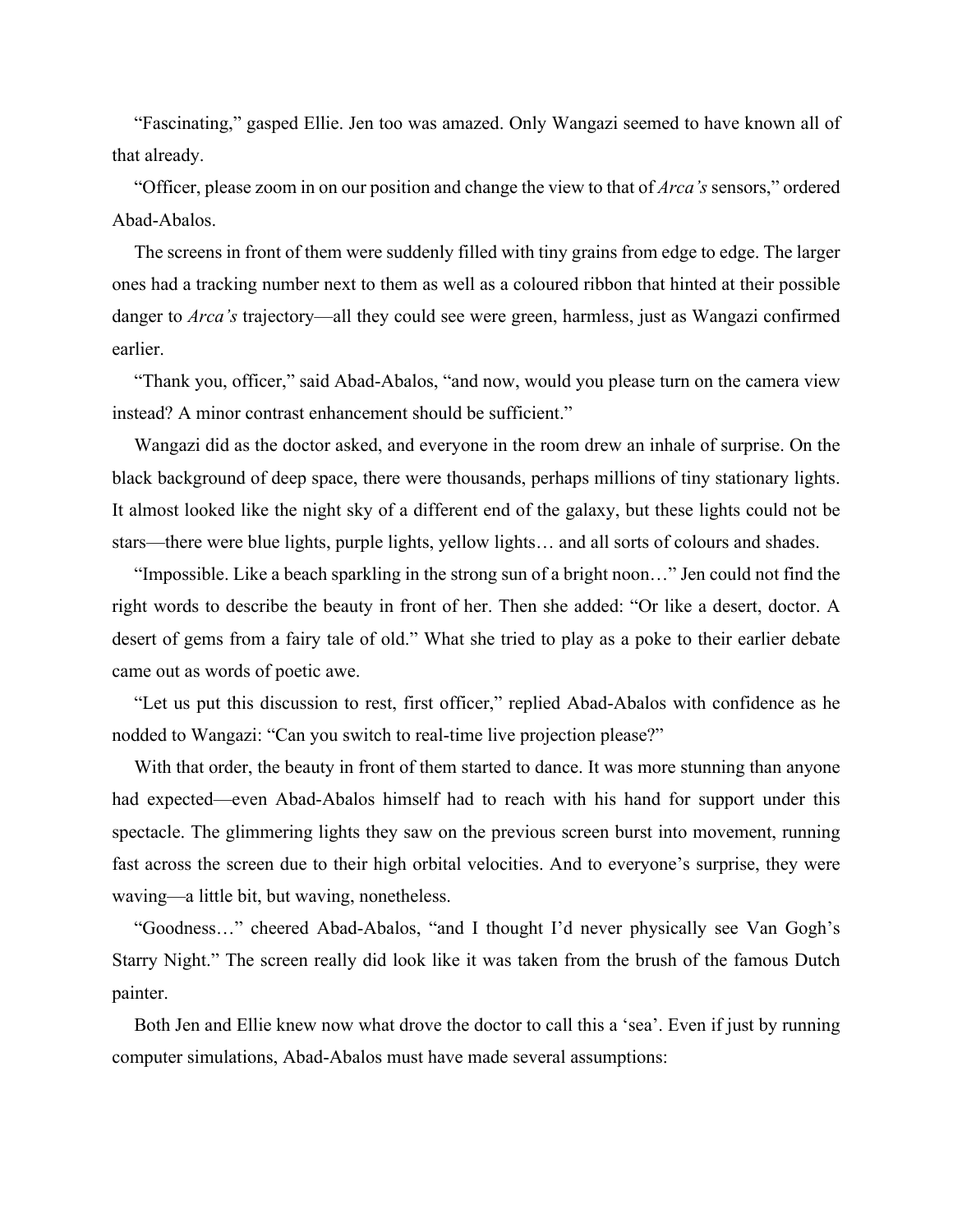First, the electromagnetic field, together with solar energy, kept many of the diodes on the larger debris pieces alive, causing the lights to continue flickering, amplifying the visual salience of the phenomenon.

Second, due to the high debris density, the gravitational pull of the Moon would most likely affect its trajectories slightly—the domino effect of this phenomenon causing the debris to wave in its movement in various ways, even creating small tides, just like an ocean.

And finally, stretching the imagination a bit further, it could even be possible for life to exist in this 'sea'—as the fine dust pieces could potentially be harmless to any functional satellites entering those orbital altitudes, allowing them to 'live' in their currents.

Wangazi turned to Ellie: "Captain, my colleagues are closely monitoring the situation in case anything changes. You, the first officer, and Doctor Abad-Abalos can all just take a seat and enjoy the show."

Hesitant for a moment, the audience members made themselves comfortable, dissolving all worries of past, future and present in those patterns. Just like children elevated towards bedroom ceilings by night sky projectors, their fears cleared out under the immersive sight of *Arca* getting closer and closer to the Sea. A marvel.

They were drawn into the meditative, psychedelic display—and they knew that, most likely, no one else would ever witness it again. There were no other ships leaving Earth, and the debris belt will probably be long gone—or morphed beyond recognition—if the people of the distant future ever decide to visit Earth again.

When the countdown for penetration dropped to 1 minute, the audience started to sense increasing vibrations and deep rumbling resonating in their stomachs as the thermo-shields around *Arca* received more power from their generators.

Around the room, they saw smaller screens showing the camera views encircling *Arca's* trunk. All of them were being filled with red and soon enough, nothing could be seen there but the plasmatic field of the thermo-shields.

Wangazi counted, "Ten… Nine… Eight… Seven… Six… Five… Four…" and together they all continued, Ellie with the confident voice of a captain, Dr Abad-Abalos with the excitement of a parent being reunited with its child, and Jen whispering vulnerably: "Three… Two… One…"

A loud popping noise filled the room and all *Arca*—like the cruellest hailstorm or a million popcorn sachets microwaved at once. No one could hear anything else. While their seats were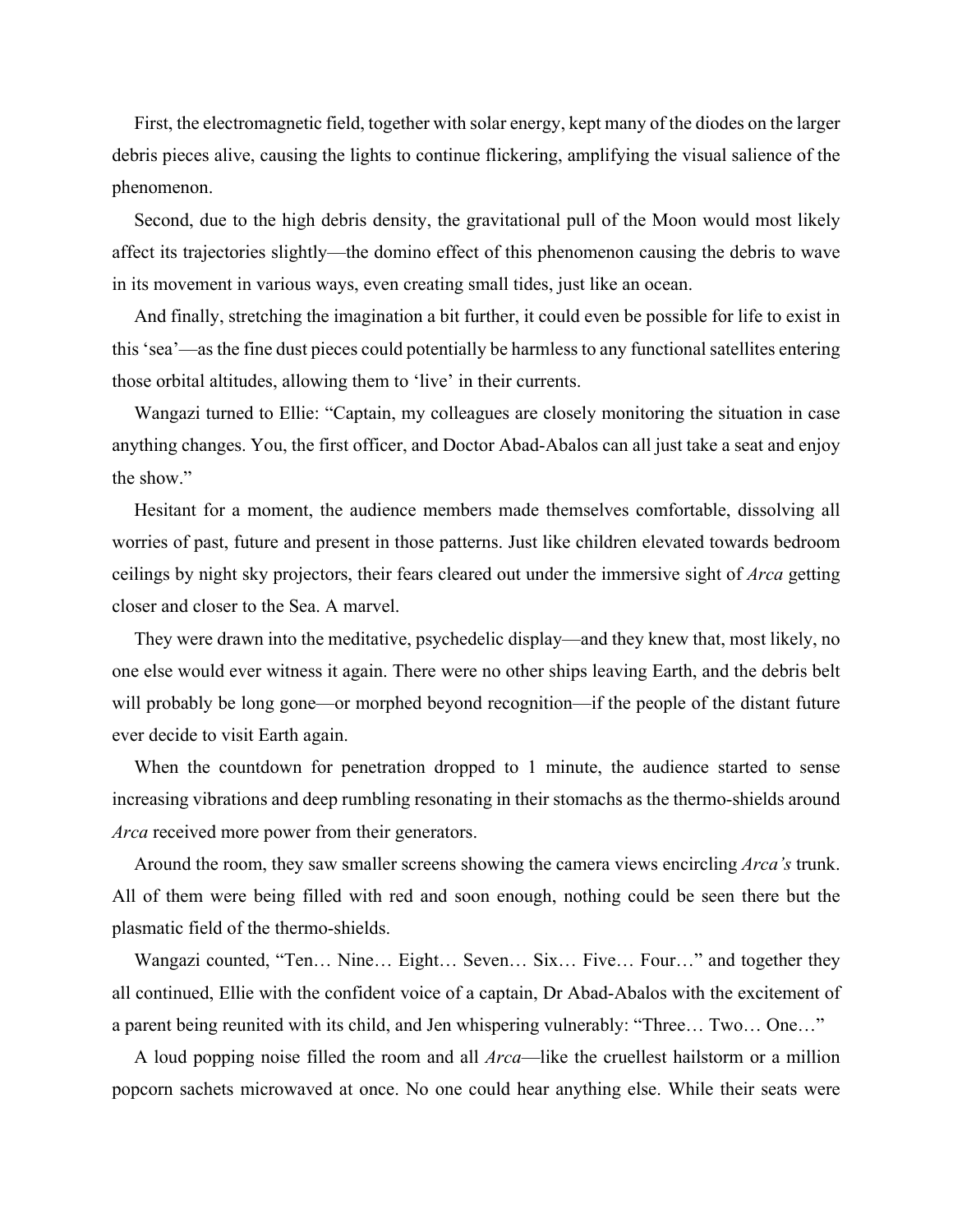calibrated to numb any concussions, they could see the items on the tables falling, water being spilled, the standing officers stumbling off balance.

The screen now showed a chaotic tangle of lights resembling not the painting of Van Gogh, but rather the abstract works of Jackson Pollock.

Twelve long seconds felt like a lifetime, for everyone's life flashed in front of their eyes in a mesmerising timelapse. For this short moment, rationality and reason gave the floor to survival instincts and strong emotions of fear. Even Abad-Abalos and Wangazi, who had utmost certainty of safety before, now questioned whether they overestimated *Arca's* abilities to face this barrier.

But then, as quickly as it began, the noise stopped, concussions eased, and the big view in front of them was suddenly filled with calm, soothing black. Everyone's eyes started to adjust and soon, stars emerged in that blackness. And after a minute, the vibrations of the thermo-shields ceased and one by one, the occupants of the observatory room burst into tears of laughter and relief. A cheerful applause could be heard from the hallway.

"Captain Bezos, we have successfully passed the Sea of Abad-Abalos without any harm to the ship," announced Wangazi, wiping tears off of his cheeks.

"Thank you, officer. Congratulations, everybody. I believe that the worst is behind us. In an hour, we should pass through the Fourth Kessler Belt around GEO, which should pose minimal risks. Silent threats might still wait for us afterwards in the Graveyard orbit, but none that our *Icarus* fleet cannot handle. And then…"

Everyone knew what would happen then, but still, the thought of it was heavy enough, and the words hung on Ellie's tongue for a moment, her throat dry.

"Then," she continued, "we will start our half-a-year voyage to our new world."

Jen felt like a teenager leaving home for the first time to go to university. Excitement mixed with grief and homesickness filled her up—its tears she did not try to hide.

People around her shaken, Ellie continued her speech: "I share everything you feel, trust me. We are leaving forever. We are abandoning our own kind which is doomed by its own wrongdoings. We leave behind also our planet of origin, the beautiful Earth which gave us life long ago, provided us with everything… and we let it down, ravaged every bit of our environment and unleashed changes of climate that will take centuries to stabilise. So much has been lost."

Jen noticed a subtle shift in Ellie's stance as the captain took a deep breath.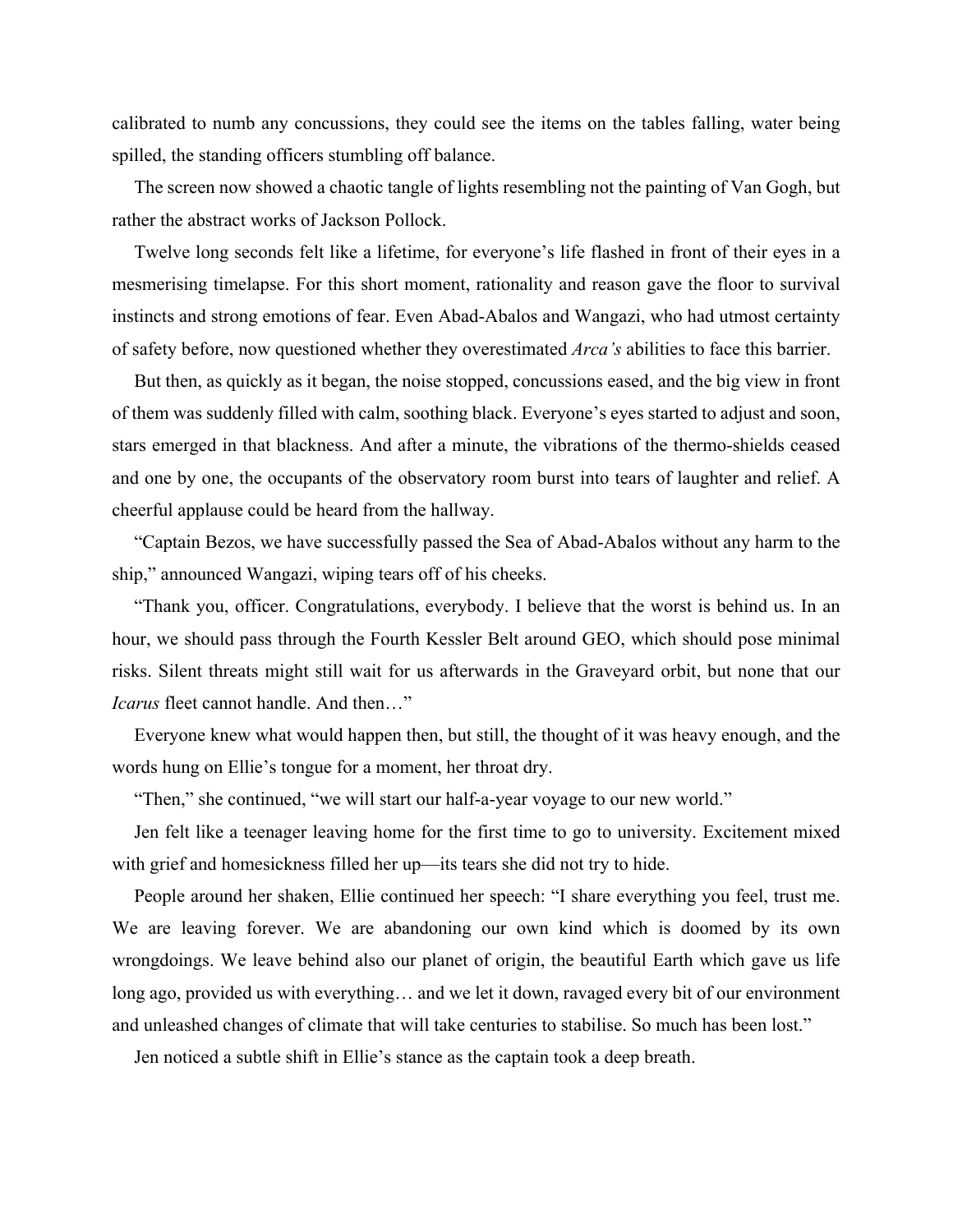"Now, let us focus on what is ahead. Mars is a virgin world, but it is not charitable; it will not spoil us. We will have very little to build our world with but let this harshness of the red planet be the seed of new values for a new society." She pressed the pendant on her chest like a mother caressing its pregnant belly. "Let us think of how to raise our children anew."

Jen saw that many people in the room looked down on their pendants as if they saw the hopeful eyes in the frozen gametes inside. Obviously, they could only see a piece of plastic.

Ellie looked around and smiled: "Let us celebrate not that we have successfully left but that we have started. My dear friends, let us have a celebration of birth—the birth of a new humanity."

Jen stood up, Dr Abad-Abalos too and soon enough, everyone was on their feet, clapping.

Ellie let the moment sink into her memory. Then she left the room and started to walk over to the bridge, most of the officers following her, for at the bridge there was a reception being prepared, with food and drinks to start flowing as soon as the final debris belt would be overcome.

Wangazi told the captain that he would like to stay in the observatory for safety reasons and that he can handle it alone from now on. The captain agreed. When everybody left, Wangazi fell to his chair, and with hands folded behind his head, he got excited to enjoy the peaceful silence, as all the debris tracking screens shone with green—not a single threat in sight.

#### \*\*\*

When Ellie, Jen, Abad-Abalos and thirty officers with them all arrived at the bridge, the space slowly filled with friendly chatter and laughs. Earth could no longer be seen through the gigantic circular window, only the dark abyss of deep space. So, it was easy for everyone to engage themselves fully with conversations undistracted and to forget about the fact that they are the first people to ever leave the blue planet with no intentions of coming back.

Only Jen found herself again gazing out of that window, alone and crying still. She thought about her father, her mother, and all the people she loved and had left to die. They of course all received the tickets to go with her. But they told her: "We will be just fine down here. This is our home. We believe that it will not betray us. The civilisation will not end." Their optimism—which she inherited to a decent extent—was a blind one, however, stemming from their privilige of watching the world from a high tower. Jen never had the heart to tell them. Instead, she bid them goodbye and went. Only now she had begun to feel what she had been suppressing.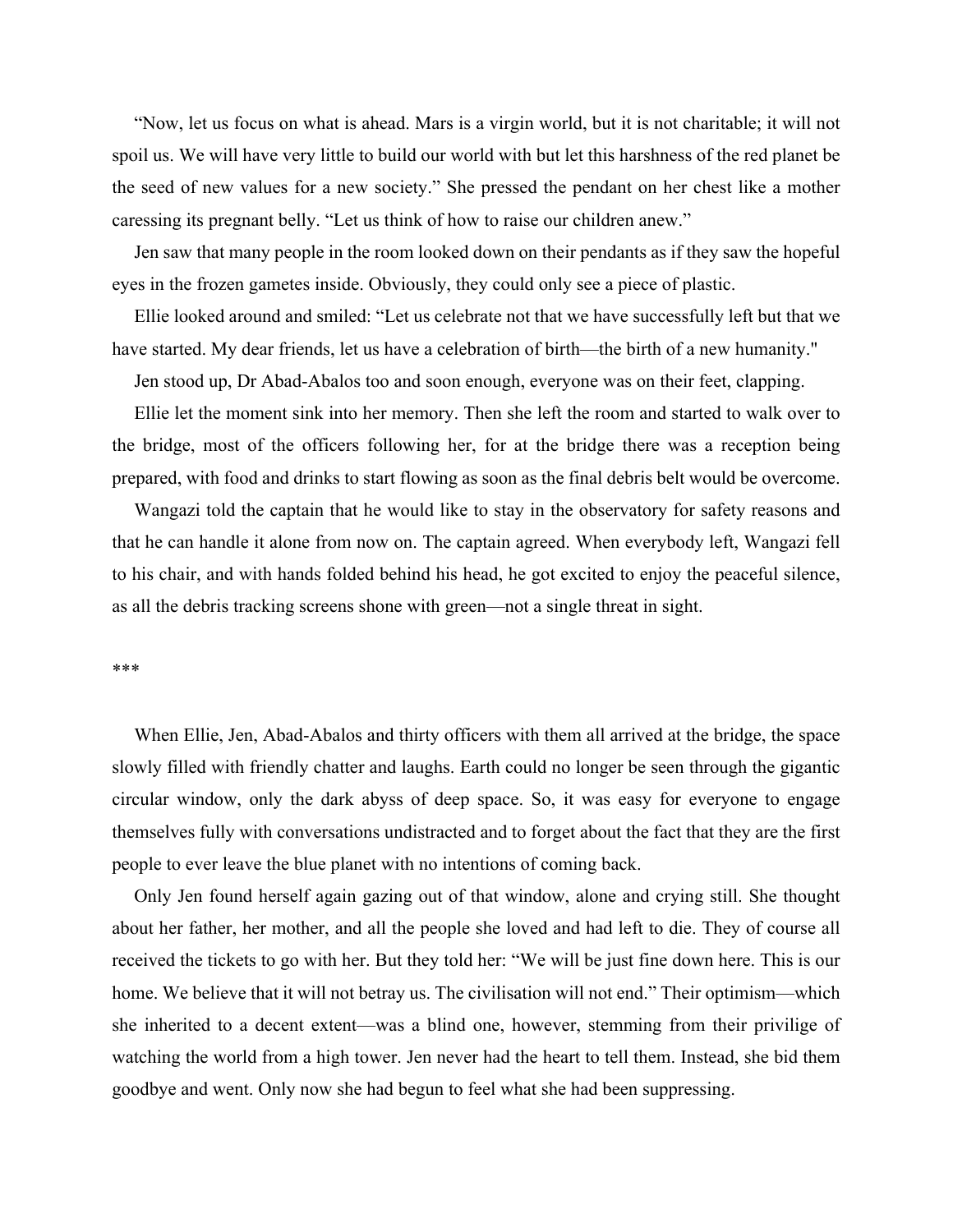Yet, Jen was not one to break easily. After about 10 minutes of sorrowfully staring into the darkness, she wiped off the last tear, straightened her spine and turned away, making her way towards the hallway.

#### \*\*\*

Jen went back to the observatory, finding Wangazi alone deep in his meditation. She tapped on his shoulder gently: "So this is what 'staying for safety reasons' means, huh?"

Wangazi opened his eyes and gave her a smile, surprised by her visit.

"Maybe you don't remember it, but I'm sorry for that evening a week ago. I had one too many to drink, and you seemed nice."

"I remember," he said without mockery. "Do not worry, first officer, it was a nice evening. What brought you over here?"

"You can call me Jen."

"What brought you over here, Jen?"

"Just went for a walk, those parties are not for me. Too much noise, too many people…"

Wangazi remembered how just last week in the spaceport bar, the woman in front of him danced like crazy and managed to have a small talk with half the people there. Something else was troubling her, but he did not need to know what.

"That was quite a spectacle, when we were approaching the Sea, right? Or do you see things like that all the time?"

Wangazi laughed a bit to himself. "No, I wish. We usually only have the tracking mode on, just a bunch of numbers really…" He thought for a bit.

"That's a shame."

"Actually, there's one thing I can show you. We don't use it very often, because it's impractical, but…" He moved with his chair to another computer and using his neuralink, a moving image quickly appeared on the screen: the Starry Night-like view of dancing debris. "This is from 45 minutes ago."

"I gotta give it to him… it is a sea," muttered Jen.

"And now, the computer has been able to render the whole recording in a three-dimensional holo-format. Are you ready?"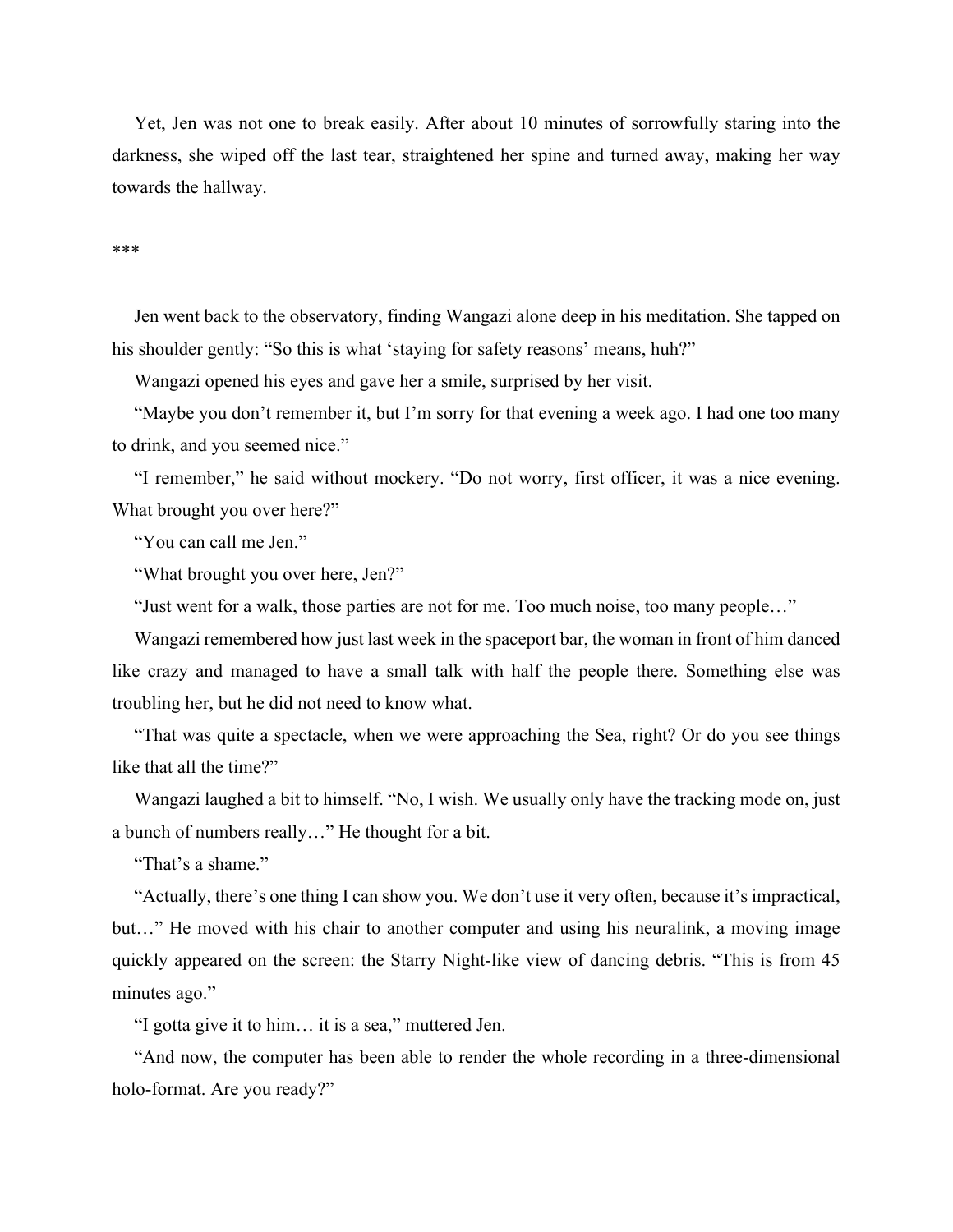As she nodded, suddenly, streams of colours started to pour from the screen, flowing around them. Soon, the waves expanded across the room, creating a band of lights about 5 meters thick. They were standing right at the centre of it all.

Her jaw dropped. Blue streams of fast-moving projections were piercing her pupils. If she moved her hand slowly, it seemed as if she was slicing the waving rays. Looking around, she saw so many different colours. And through them, a dark silhouette of Wangazi.

"Why would you possibly not use this all the time? This is absolutely stunning! I thought it couldn't get more beautiful before, but this… thank you for showing it to me."

"It's usually just distracting to use holo-formats for operational purposes, despite what was popularised in old science fiction movies. It's most efficient if we just see a summary on a flat screen, with the computer doing these spatial calculations independently."

Jen continued in her own stream of thoughts: "This whole 'new humanity' thing got a bit overwhelming for me. I don't like the idea of taking away everything that has made us humans so far. I know that no one is planning on 'doing it' and that it will be an inevitable, organic process. But I'd like to hope that some things will stay the same."

"Like this, right?"

"Yes!" Jen knew exactly what Wangazi meant, "Yes, beauty should prevail. We must not lose this appreciation for it—and I guess we could easily. After all, we'll live on a planet of barren red deserts, locked in for centuries to come in closed sterile habitats, until the terraforming process reaches at least the first stages of supporting primitive flora. That doesn't seem like an environment where beauty could be created, inspired, or even sought for, with everyone too busy building..."

"I think that exactly for that reason, we will learn to value and cherish beauty more than ever, Jen."

"I hope you are right… In any case, please save this view and back it up to as many servers as you can. If I have a legacy on Mars, I want it to be a small exhibition room with this projection permanently installed. I guess that will make Abad-Abalos very happy, but that's a sacrifice I'm willing to take."

Wangazi shared a laugh with Jen. "I noticed you are probably not the biggest fan of that old scientist."

"No, I am not," confirmed Jen, but then she noticed some of the waves around them elongating, almost resembling a growing sinusoid. "What is this, Wangazi?"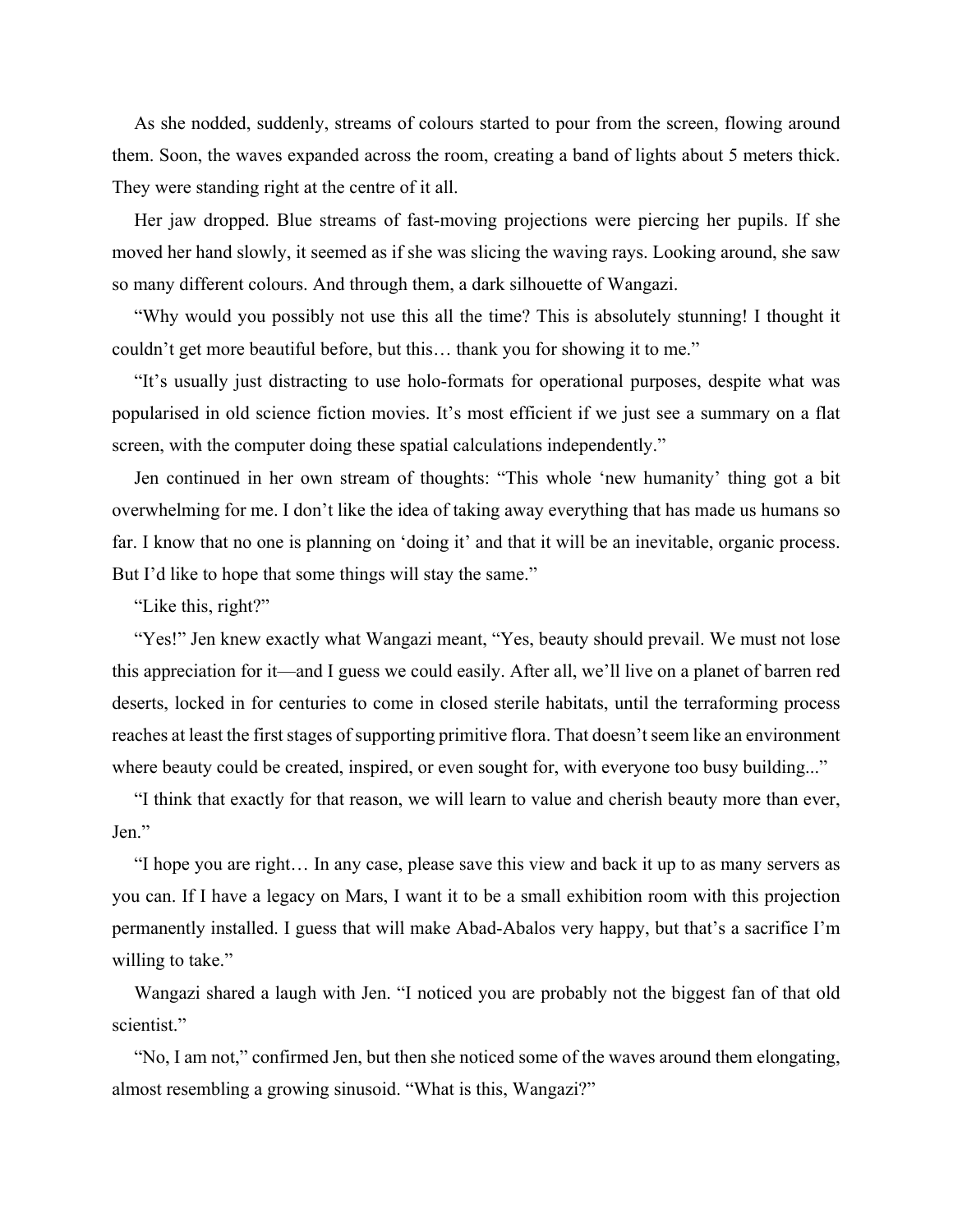"That's interesting…" Wangazi checked the time signature on the screen. "It seems that the projection has surpassed the point of *Arca* passing through the Sea of Abad-Abalos. It smoothly switched the data source to the rear sensors, which is why we haven't noticed."

Jen's tone switched back to that of a crew leader: "Officer, zoom out please."

Wangazi reacted promptly.

The lightshow around them shrank until it was simply hanging in the air in between them, overall, not larger than 1 square meter. They saw the blanket of debris and about half a meter above, a blinking dot slowly rising: *Arca*.

Directly below *Arca's* projection was the point where the ship previously crossed the Sea of Abad-Abalos. Around that point, circular waves were oscillating—the same ones they saw when zoomed in, both assumed. The tides, although circular, moved in one direction synchronous with the direction that the debris belt was moving in. In altitude, the waves reached around one-tenth of the distance between the Sea and *Arca*.

"When was this? Officer?"

Wangazi checked the time signature again. "This was half an hour ago, Jen."

#### \*\*\*

Ellie had been engaging in an overly dragging small talk with some of the billionaire occupants of *Arca* that chose not to undergo cryosleep and—being the majority funders of this mission—had access to the bridge, when her neuralink notified her of an incoming call. She turned on her tablet to see Wangazi's face.

"Captain, I am transmitting some holo-views over to you. You must show them to Doctor Abad-Abalos immediately. I don't know how to explain this."

"Officer, what's happening?"

"Not sure, captain. I need to run an analysis of the data. I'll call you again when I know more. Consult Abad-Abalos in the meantime!"

A sudden sense of cold tightened Ellie's chest and abdomen. Temperature dropped also in her shaking hands as blood ran to her brain.

She took a deep breath, displayed the holo-views with her wristband and shouted: "Abad-Abalos!" The people she'd been talking to smoothly disappeared elsewhere.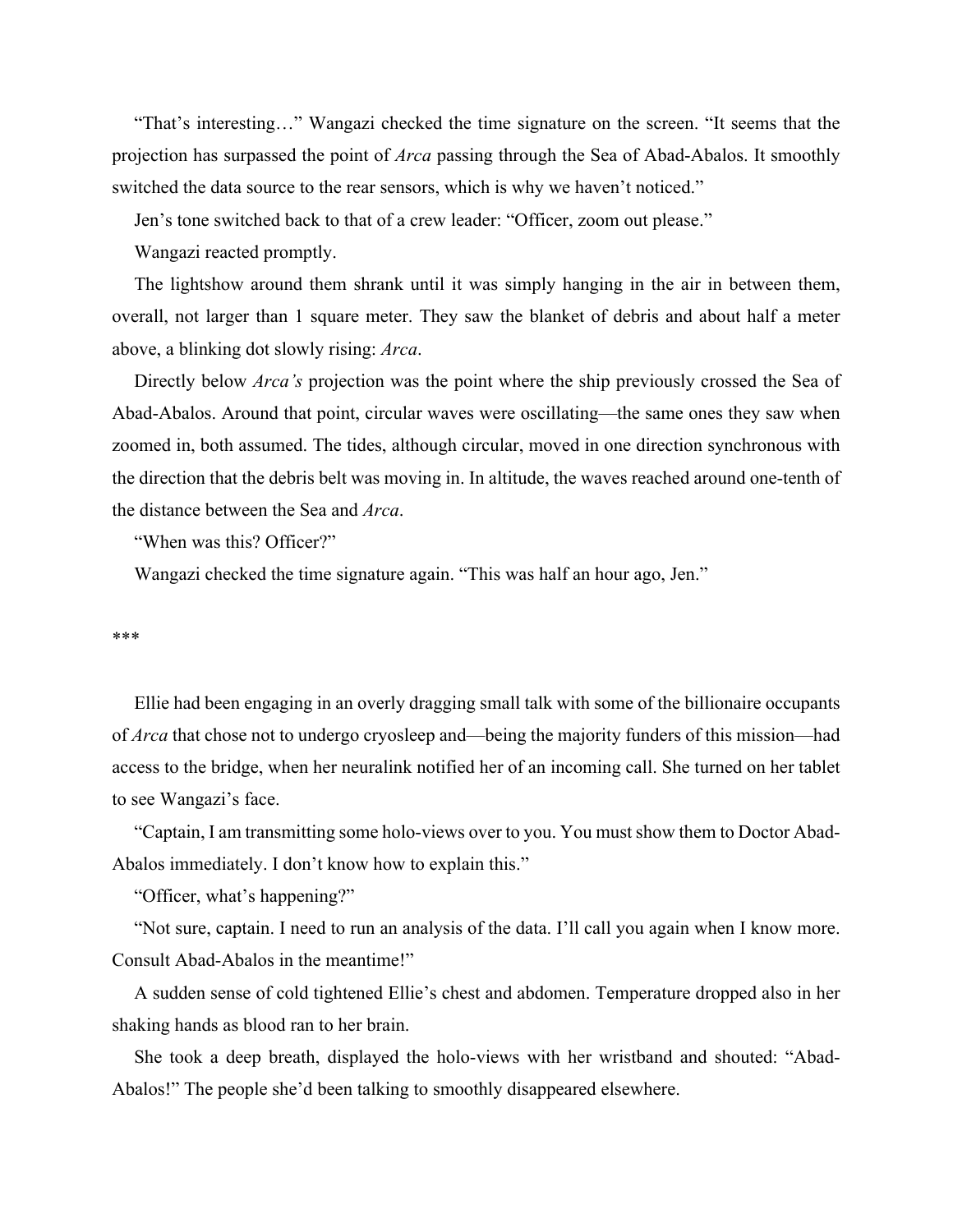The scientist was engaging in a different conversation at the other side of the room and—with a slightly drunken voice—shouted back: "It's *Doctor* Abad-Abal—"

"Not now. Come here, quick!"

She was staring with disbelief at the visuals Wangazi'd transmitted to her. Unused to a threedimensional view, it took her a few seconds to understand what's in front of her. First, she identified *Arca*, for although it was but a small point in space floating in nothingness, she knew she was her captain, *Arca* was her child.

The impressionist blanket caught her attention just when Abad-Abalos finished making his way towards her through the crowd. At the centre of the blanket, there was a hole looking like a dent in a pillow after a deep sleep; the blanket was curving around it.

"Captain, what do you wa—" started Abad-Abalos before he noticed the holo-view and stopped with a gulp.

"Doctor, this is *Arca*," Ellie pointed at the small object in the projection. "Is this your precious Sea?" she asked, realising the answer as she did. "What's happening to it?"

Abad-Abalos bent down towards the dent, observing it up close with a pretentious calm of a scientist. "Fascinating," he whispered.

"What is?"

"It seems that our penetration of my Sea caused a minor disturbance that elevated the waves of orbiting debris dust just around our point of contact."

"You didn't expect this?"

"It crossed my mind, but I thought it was more of a fantastic idea than something worth studying."

"It crossed your mind? Doctor, is this a threat?"

"Of course not. Look at where *Arca* is now. Those waves are only a danger to some orbiting satellites in the area, which is not our concern anymore. We have nothing to worry about, captain. You should rest for a bit," he said, turned around and started his way towards the bar.

New transmission from Wangazi reached Ellie. Title of the message: *Live view! URGENT!*

Live view, live view… Ellie pondered for a while before realising that the view they were looking at had a time-signature of minus 32 minutes. Immediately, she opened the new transmission.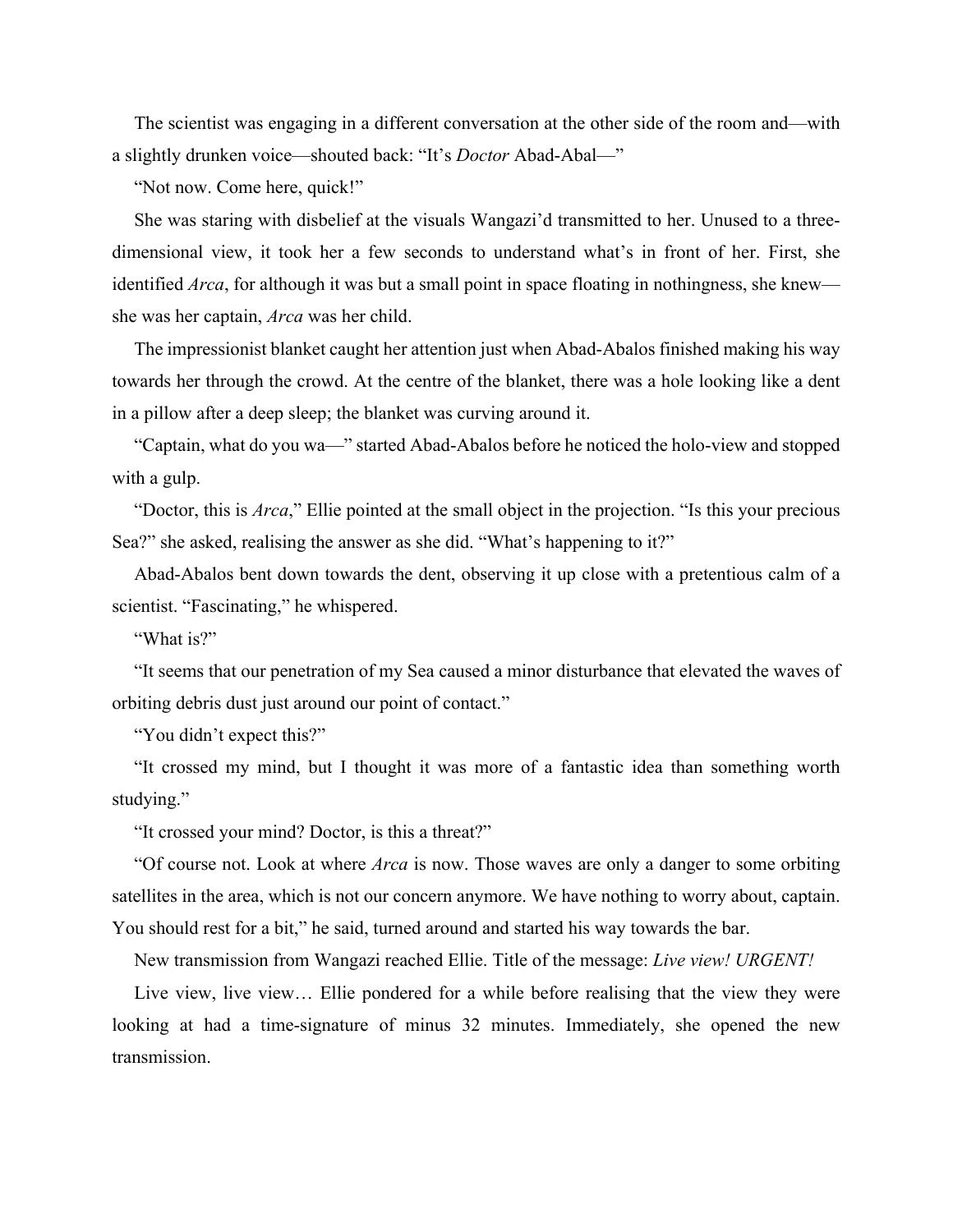Her lungs clenched. She gasped and could barely breathe. The new holo-view showed a single monstrous wave climbing halfway towards the point where *Arca* was. Rays of waving colours, previously beautiful to look at, turned to horror.

"Doctor…" she cried, her voice dry and fading.

Abad-Abalos looked back. Suddenly, the same sense of cold tightened around his chest as well. His confident posture folded into despair.

For a while, no one said a word. People around were laughing, talking loudly, enjoying their time. The moment stretched into eternity.

Three syllables left Abad-Abalos' mouth, but he did not seem to mean to speak them:

"Tsu…na…mi…"

"Tsunami? How can that be possible?"

"I mean… I don't know… Eh… I guess it doesn't just resemble a sea. It really is one." "What does that even mean?"

"Well, in the space vacuum, given the electromagnetic field of the debris dust, it just acts… liquidy... Yes, liquidy. Count in the lunar tidal effects, and you've got an active, living sea."

"Lunar effects?... Doctor, we're looking at a freaking tsunami!" screamed the captain. Now, the chatter in the room ceased and people started gathering around them to see what's happening.

An older lady closeby, who presumably overheard their conversation, joined in to show off her primary school-level wisdom: "This is nonsense, captain, tsunamis are caused by tectonic movements below the seabed. They require great energy to spread up through water and—"

Ellie shut her off, "Thank you, Miss, but we will handle this ourselves."

"She's right, captain, a tsunami is an impossible scenario here. Nothing can cause such a thing to happen in space!" argued Abad-Abalos, unable to admit to himself that his beautiful Sea could be a menace.

Ellie watched as the tall wave rose higher and higher still. She couldn't get rid of the impression that it's climbing somewhat faster than the little dot representing *Arca*. She blamed herself for being stupid enough to believe that the debris belt would not be a threat to them. That they could beat it with just some previously untested technology… and then she got it. She looked at Abad-Abalos and whispered: "The thermo-shields."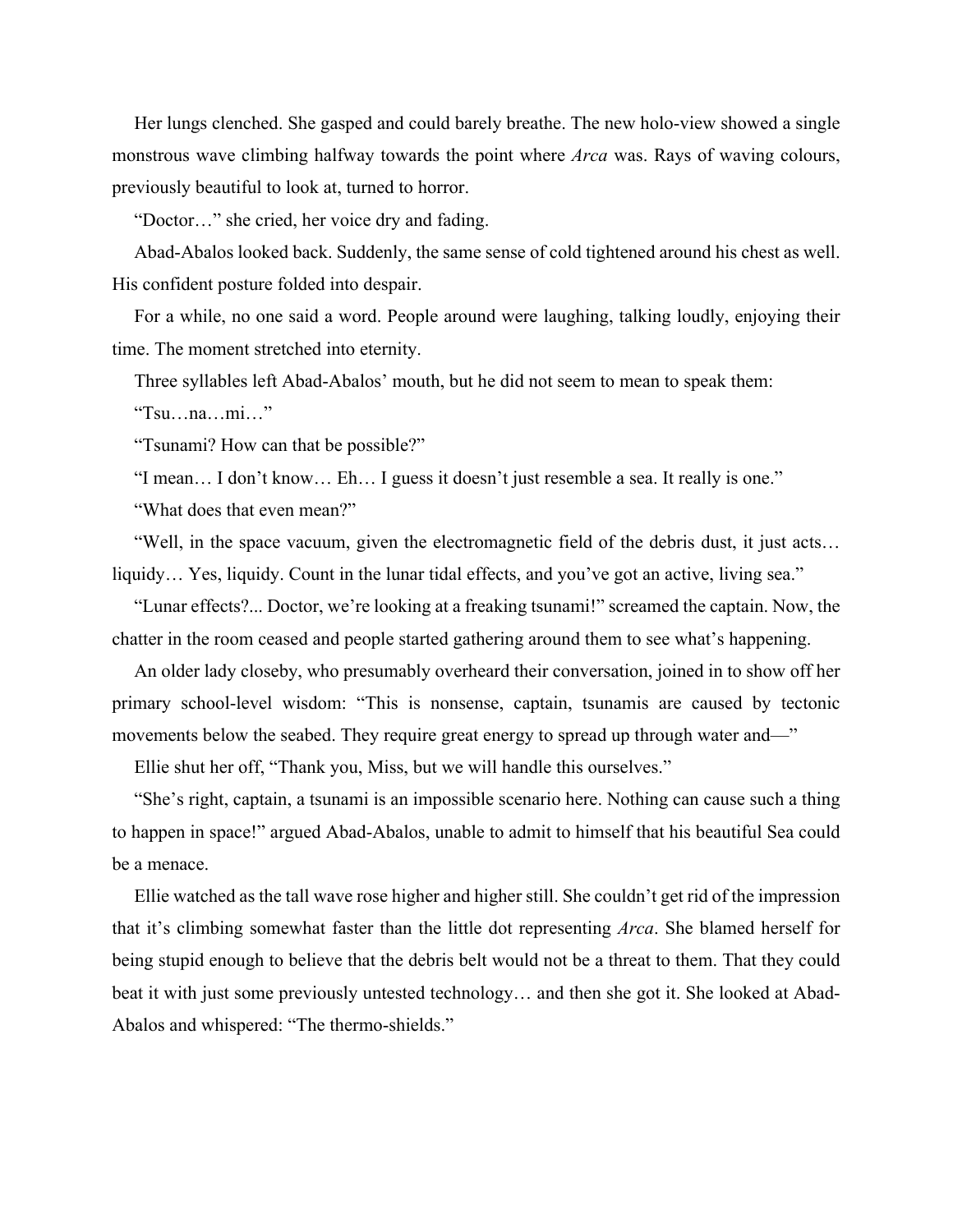Abad-Abalos first didn't understand what she meant, but then a thought arose, and he followed it, thinking for a few moments. In the meantime, the people around them started to break into panic. The noise and screams made it hard to concentrate.

"Is it at all possible that the energy from the thermo-shields—combined with the disturbance caused by *Arca* puncturing the flow of the debris dust—could have caused this?"

Abad-Abalos already knew, starting to admit it: "Yes, I suppose they could. You see, the thermal energy from our shields probably interfered with the electromagnetic field in the dust…," he murmured some rough calculations and continued: "A chain reaction would then be quite likely… Captain, this might be a bit of a stretch, but I have another hypothesis…"

"Speak quickly!"

"Well, from what we've seen so far, it's quite obvious that the Sea is not behaving as the other debris belts…"

"Quicker!"

"It holds an electromagnetic field, it's forming waves… I think that the standard vacuum conditions don't apply here. I think that the debris particles have reached such density that when our thermos-shields exposed them to extreme, far-reaching heat, they were able to hold it—hold the heat. Introducing heat into the dust must have caused reactions beyond our understanding. By passing through the Sea with our thermos-shields, we have—quite metaphorically—breathed life into it."

"So, we launched the tsunami," summarised Ellie.

"It's like in 2083 at the Japan islands!" a voice in the crowd recalled the tragic event of the highest tsunami ever recorded, caused by nuclear weapon tests in the Pacific.

Abad-Abalos was examining the holo-view for a while when he responded to the shout: "No, it's not quite like 2083… the tsunami that swept through Japan had some 770 meters in altitude. Both my parents died there… But this…"

Many guesses echoed through the crowd—none quite close to reality.

"...the gravitational pull of Earth is very weak in these orbits, making the tides extremely volatile. The tsunami that is going for us is currently more than 5400 kilometres tall… correction, 5500 kilometres."

"Did you say 'going for us'?" repeated Ellie.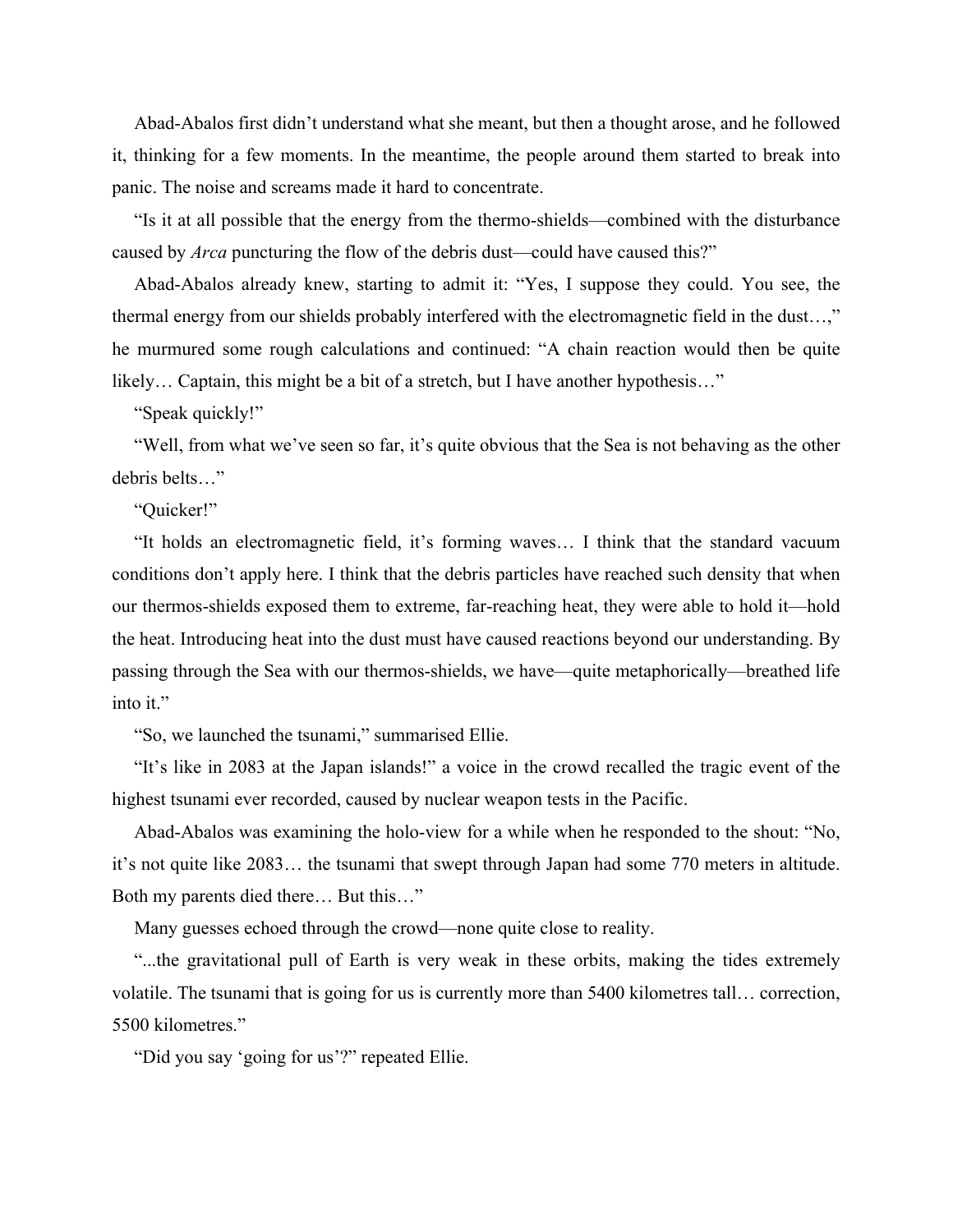The answer came through a forced transmission from Wangazi, who suddenly appeared on the holo-tablet: "Captain, I finished my analysis... It's quite clear... The debris tide will make contact with *Arca* in less than 6 minutes. It will most certainly hit our rear engines, deeming them obsolete in a split of a second. We cannot rule out the possibility that some of the debris will also pierce through the lower levels of…"

"That's where the cryo-chambers are! That's where everyone is!" shouted someone.

"We cannot fly to Mars without those in cryo, most of the shareholders are amongst them!" asserted someone else.

Wangazi, overhearing the shouts, continued: "Captain, even if we're hit just in the rear engines, the mission is over. Like a domino, the explosions will move up the ship. It will probably be just seconds until the bridge blows up too. Captain, there will be no Mars. No birth of a new humanity… Just death."

With those words, the crowd broke into hysteria. Full-on panic took over all the will to understand the situation and work out a solution. A hit of a rushing robust body took Ellie off balance, another person's leg made her trip over, and as she was falling down, she bumped her head against a table.

The last thing she saw before blacking out were people running in all directions without reason. Instead of looking down at the future of mankind, she was looking up to its ruin.

#### \*\*\*

### *12th of August 2138*

Strong, warming sunbeams were flickering through Ellie's eyelids. A soft breeze was washing her cheeks. A soft beeping sound was outlining the flow of time. She was slowly recognizing some distant chatter—the accents not so different from hers. The pillow underneath was holding her head gently, like a womb, but when she tried to move it, sharp pain spread across her scalp.

She opened her eyes, the light blinding her at first. As her eyes adjusted, bright shades of blue filled her view: the sky and the ocean.

Inspecting the room, she found most of the walls to consist of large windows. Beyond them was just the azure gradient, nothing more.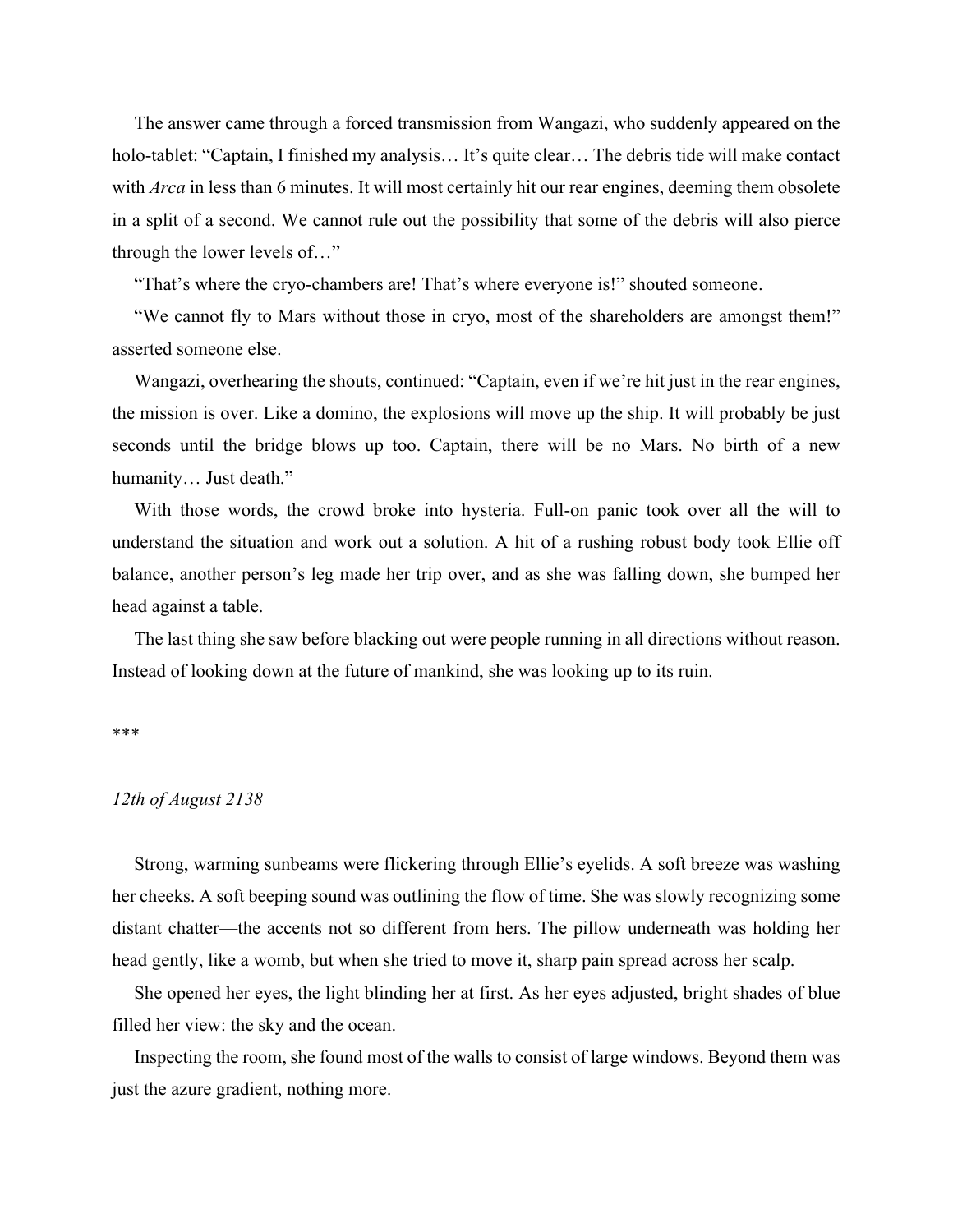She heard doors opening behind her, nearing steps landing tenderly on the floor.

"Captain Ellie Bezos, are you finally awake?"

She tried to answer, but at first only a dry gasp sounded. Trying again through her cracked lips, she asked: "Where am I?"

"We are at the military hospital, the outskirts of the recently declared independent Atlantic City State of Bohemia, previously known as the floating city of New Prague, captain. After the Nordatlantic Federation fell… Most of the governors managed to flee to this small city. We are one of the last surviving communities…"

"Nordatlantic Federation fell? What happened? And who are you?" demanded Ellie.

"I'm doctor Kei Galen, captain, apologies—should've introduced myself earlier. Shortly after your launch of *Arca Humana One*, a nuclear war broke… I suppose that the resentment towards the use of nuclear weapons eased as everyone was made to believe that no matter what happens, mankind would continue on Mars. New Vancouver, your home, got hit in the first wave. Your family supposedly evacuated in time, but we have not yet managed to locate them, captain. London, and probably the whole Island of Great Britain, got also destroyed, as we have no incoming transmissions. Satellite images from the federal capital Reykjavik show absolute desolation… apologies, captain, this must be a lot for you to take in. Someone will brief you later, on everything that happened."

"Why am I here? I was on *Arca*, we… there was a wave coming at us… We were—I was supposed to…"

"You were lucky, captain. We rescued you and some other passengers from the escape pods that dropped into the Atlantic quite near us. Many of the escape pods were hit by the falling wreckage. Yours was one of the few that were intact."

"What about others? What about those that were in cryo? There were over 6,000 people on *Arca*."

"Captain, we have rescued 18 people and all of them were at the bridge before the collision. 7 gave in to their injuries in the days after. Everyone else is at the bottom of the Atlantic buried with *Arca Humana One*. And even we are lucky to be alive—when *Arca* crashed into the water, the impact launched huge waves. It flipped the floating New Paris—which was unfortunately situated near the epicentre—upside down. The stabilising systems of our city managed to get through the wave and hold together, but we too had some casualties."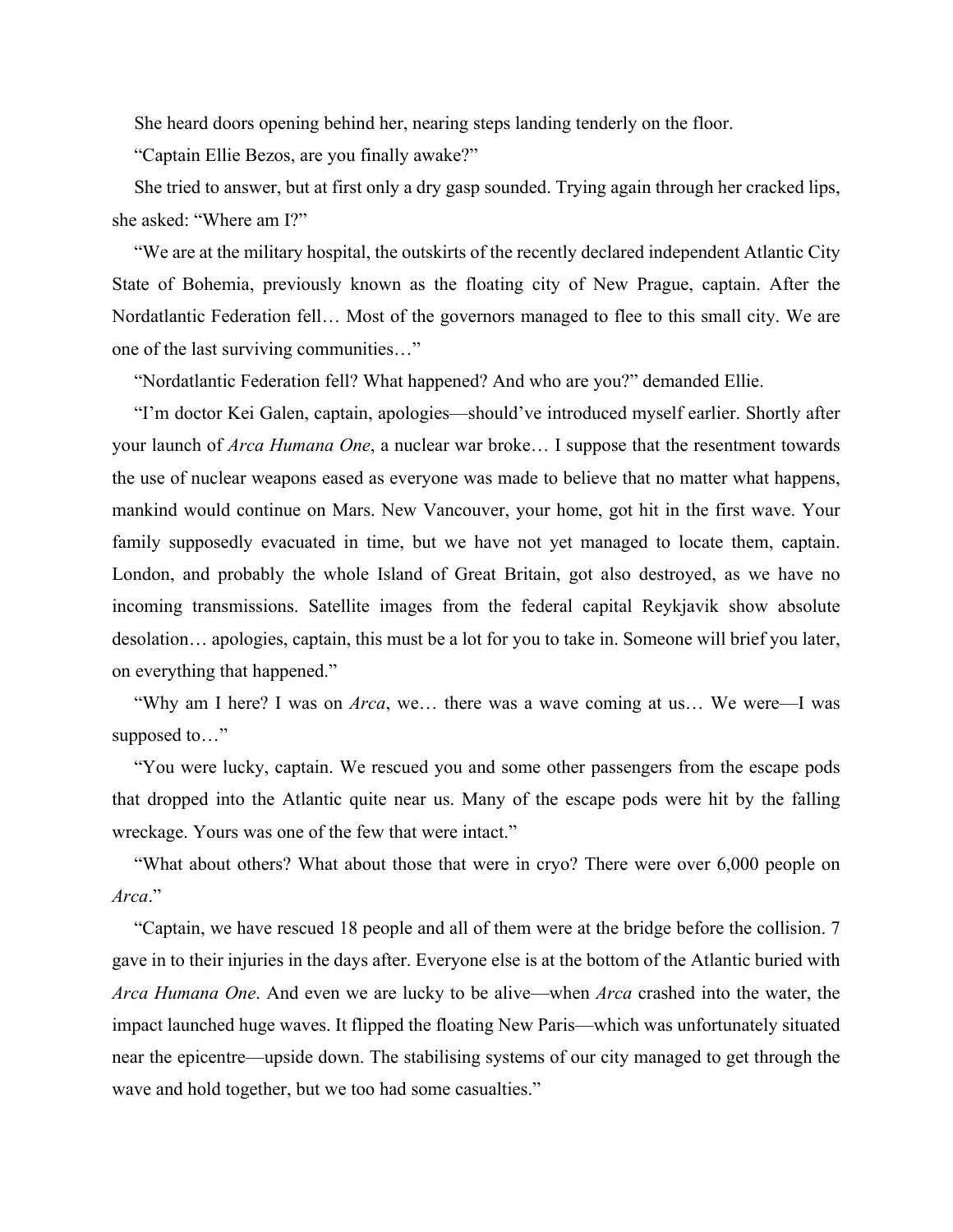As the doctor described the consequences of *Arca's* crash, a wave of memories also flooded Ellie's mind—memories of yet another tide. "Yes, doctor, a wave… There was a tsunami…"

"A tsunami? I wouldn't call it that, captain, we were in the middle of the ocean after all. The tide was powerful, but it did not cause any tsunamis on shore—the epicentre was too far."

"No, doctor, there was a tsunami that hit *Arca*."

Doctor Galen frowned with wonder: "What do you mean a tsunami hit *Arca*? Captain, you should probably get some more sleep. Tomorrow, the general will come to question you about what has happened." Then, the doctor left.

"Tsunami…" repeated Ellie before the blue around turned black as she fell back asleep.

#### \*\*\*

The next morning, she was welcomed much more abruptly. The general entered the room with haste, placing a chair loudly next to Ellie's bed—that woke her up.

"Captain Bezos, I am General Pavel of the former Nordatlantic Federal Forces."

"Good morning," said Ellie, tiredly opening her eyes.

"We need your testimony about everything that happened on *Arca Humana One* from the moment of its launch until your escape pod hit the Atlantic."

"I don't remember any escape pod… I was unconscious."

"Oh… Well, that doesn't matter, just tell us everything you do remember please. We are questioning all the survivors to determine if someone is responsible for the failure of your mission. Coincidentally, the black box was recovered from the seabed just today with all the camera footage—so please tell us the truth, as we will be able to check your testimony easily."

The black box, the black box… the words echoed in Ellie's head. "General, I will need to see all of the footage first."

"I am afraid that's not possible, captain."

"If I am not mistaken, I was captain under the Earth Space Administration, an entity that to some extent probably still exists, right?"

General's silence spoke for himself.

"You, on the other hand, are a general of a federation that no longer exists. General, I apologise, I am not certain of the rules here, but I would assume that I am your superior."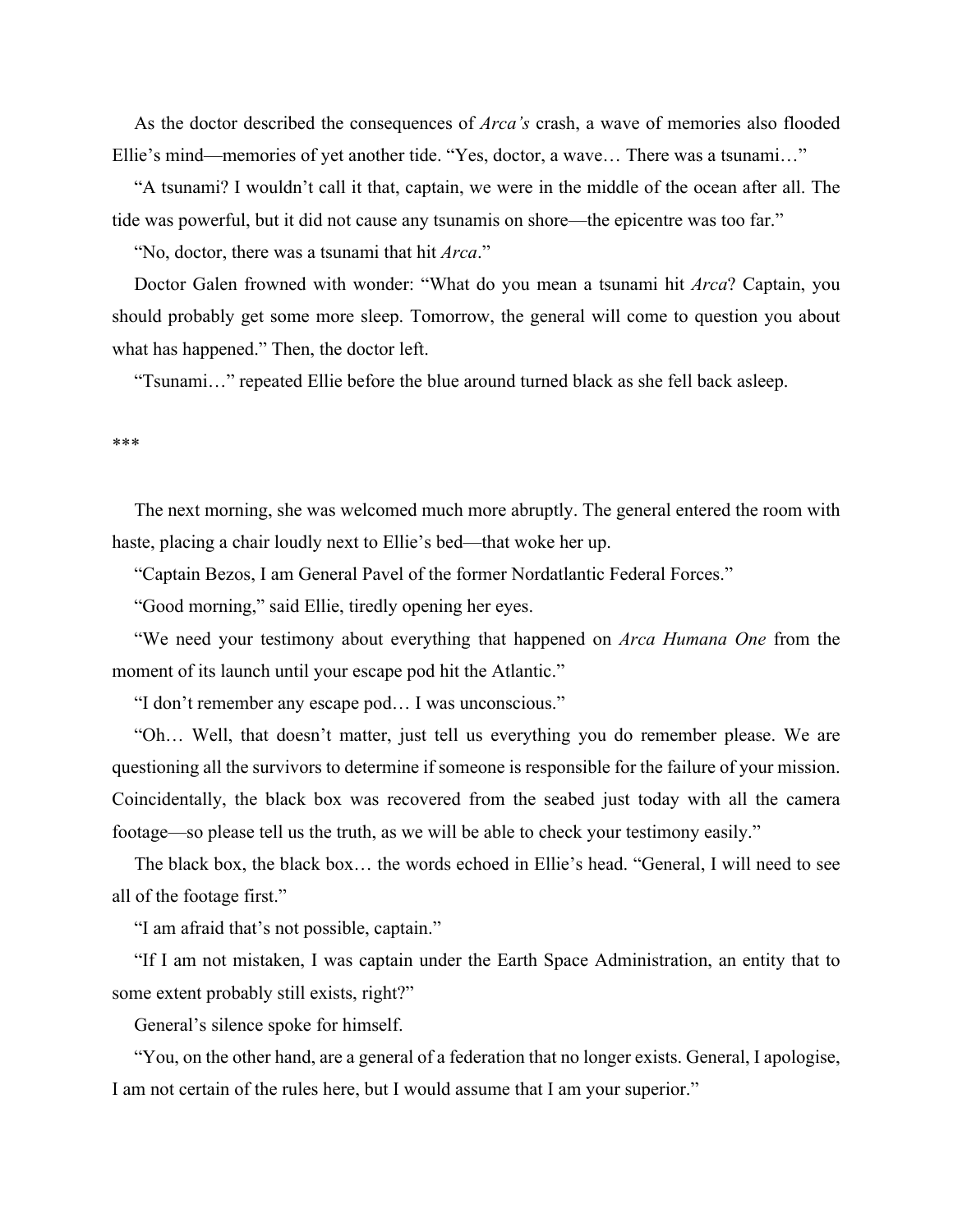The general was still quiet.

"So, I would like to again ask you to show me all the footage. Tomorrow, you can come again, and I will be able to tell you everything."

General Pavel nodded bitterly. "Very well. I will see you tomorrow. Someone will transmit the black box data to you shortly."

\*\*\*

An hour later, Ellie received a notification of a rather large message. Her neuralink didn't work—probably the result of the concussions, she assumed—and so she tapped a few times on her wristband. A big holo-screen appeared above her bed.

Right away, she selected the bridge and fast-forwarded until she saw the image of her and Dr Abad-Abalos staring at a projection of the tide rising from his Sea. "Play," she commanded.

She watched how the crowds of shareholders quickly burst into panic. She saw a man bump into her, and she saw herself fall to the floor, hitting her head hard. Then, she witnessed the stampede of people tripping over her many times, accidentally kicking her head and her torso.

Soon, she stared on the screen at her lone beaten body lying in an empty room. Then, a man entered the room. She couldn't recognise him, but the AI quickly identified him with a tag that read 'Dr Abad-Abalos'. He grasped her legs and dragged her across the bridge. She tapped on him to make the video follow them. Abad-Abalos dragged her through the hallway and stacked her into an escape pod with a couple more people waiting in it. Then, he closed the pod hatch and hit the button to launch it.

He did not move. All the escape pod slots were vacant. He could have joined the one he loaded Ellie in. But he didn't—instead, Abad-Abalos stood still. For an entire minute, nothing happened. The man lingered, broken in spirit, his precious Sea having betrayed him. Then, fire stormed through the room and the camera lost signal.

The view returned to the bridge, where for a few seconds, an empty room was outlined by the large window through which Ellie used to watch the Earth get distant—convinced she would not set foot on it again. Then it struck her: Jen!

She rewinded to minus 10 minutes and started switching through all available camera views. For a moment, there were no sightings of Jen—until she reached the view of the observatory.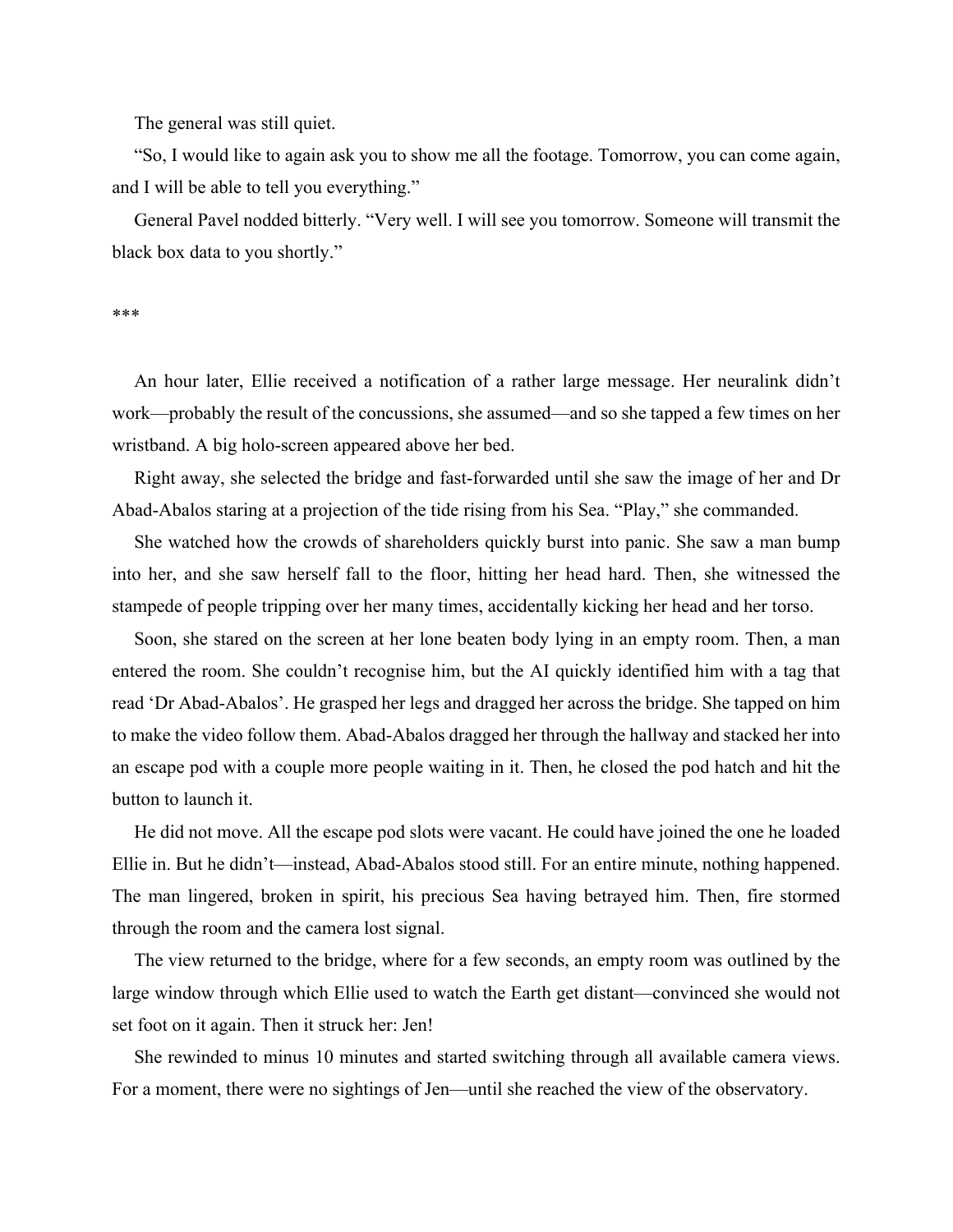Ellie breathed out heavily with relief that turned into utter bewilderment: She saw Jen—her first officer and more importantly, a dear friend—standing opposite officer Wangazi, surrounded by a mesmerising haze of colourful rays that flowed like a pristine mountain stream. Their arms danced through the colours, blending with them, rising through them. Ellie couldn't see clearly amidst the flow of lights, but it seemed as if for a moment, Jen's and Wangazi's hands touched, before dipping back into the rainbow-like current.

Ellie started crying. Tears of astonishment over the beauty in the video mixed with the tears she was suppressing since the day before—tears for all those who died on *Arca* and for the tragedy on the surface that Doctor Galen gave her a glimpse of. And finally, she cried because she had missed Jen.

Tears soaking the pillow underneath her, Ellie watched Jen and Wangazi discover the tsunami of orbital debris. She watched them run many calculations and simulations on the computer, discussing and arguing amongst themselves. She saw Wangazi call her past self and heard his words for a second time, now without the panic to blur them: 'Captain, there will be no Mars. No birth of a new humanity. Just death.'

Then, Jen grabbed Wangazi by the arm and ran with him outside of the room. The camera followed them. They turned left in the hallway, perplexing Ellie: The escape pods were to the right… Where were they going?

Shortly, they arrived in the hangar, which was empty by then. Ellie assumed that all the pilots engaged to defend *Arca* against the incoming tide. She had no doubt that all of them died, as their ships were not equipped to deal with such smooth debris dust that probably comprised millions of particles in every square meter.

Ellie held her breath with suspense—according to her estimate, *Arca* should have already been hit by the tsunami by that point, explosions most likely spreading up the ship. Jen and Wangazi both grabbed several boxes of supplies and loaded them into one of the *Icaruses*, number 38. Wangazi then climbed up to the back of the vessel, Jen taking the front ladder for the pilot seat.

The spacecraft took off and flew out of the hangar. Several seconds of empty silence later, the hangar too filled up with fire, the camera cutting off.

A bright laugh interrupted Ellie's sobbing. Oh Jen, she thought, Jen and her undying hope, her naive optimism—taken with her as the one piece of legacy of an ending civilization.